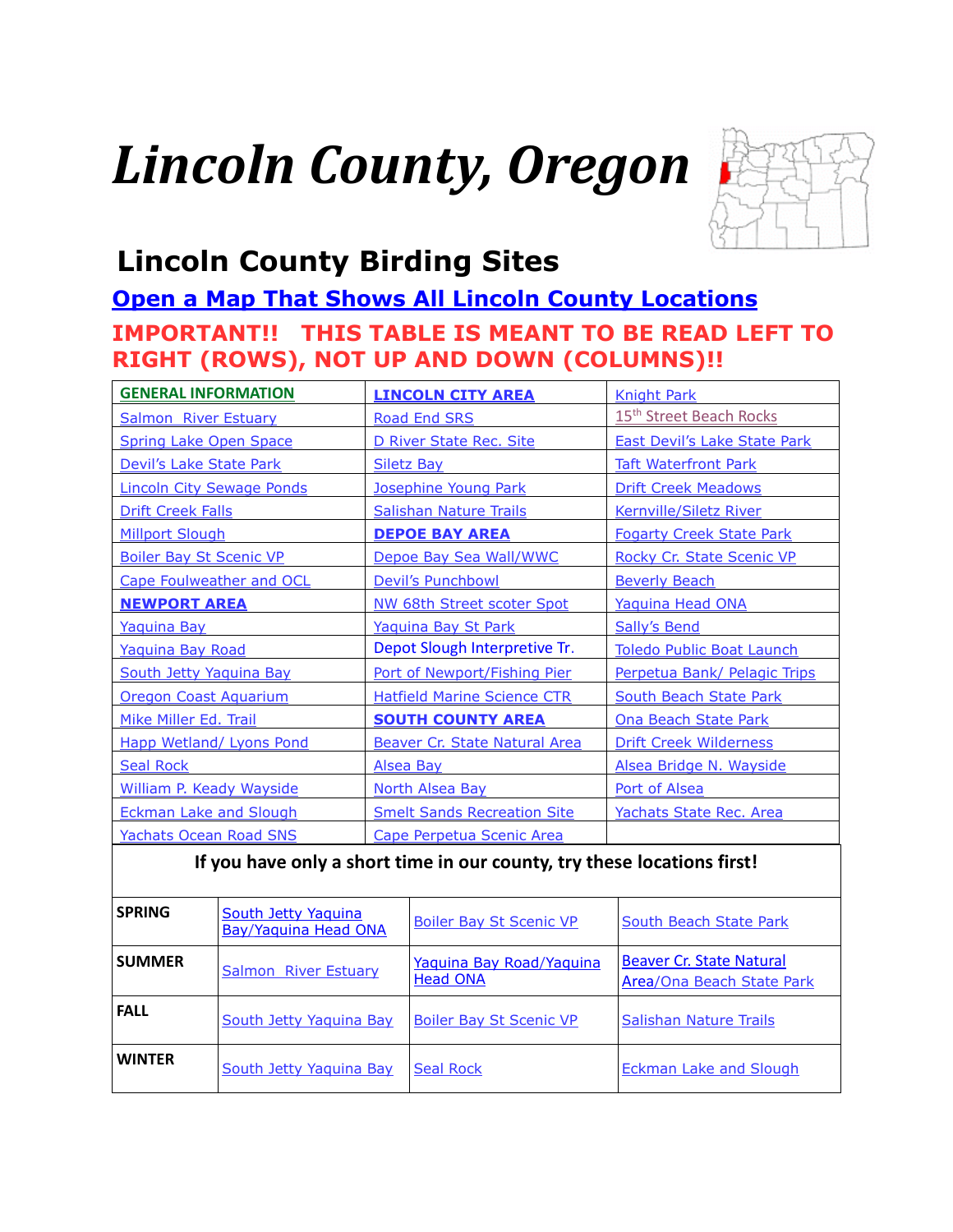<span id="page-1-0"></span>**Authors/Editors**: Range Bayer, Chuck Gates, Darrel Faxon, Dave Trochlell **County Seat**: Newport

**County Size**: 1194 square miles

**High Elevation** : Unnamed Point (3,400 ft)

**Rarities** : King Eider, Common Scoter, Arctic Loon, Wandering Albatross, Shy Albatross, Murphy's Petrel, Greater Shearwater, Wedge-tailed Shearwater, Black-vented Shearwater, Black Storm-Petrel, Blue-Footed Booby, Brown Booby, Magnificent Frigatebird, Tricolored Heron, Little Blue Heron, White Ibis, Iceland Gull, Little Gull, Red-legged Kittiwake, Ross's Gull, Least Tern, Parakeet Auklet, Common Ground-Dove, Dusky-capped Flycatcher, Great Crested Flycatcher, Yellow Wagtail, McCay's Bunting

**Top County Lister** : Darrel Faxon (380)

**Year List Record** : Phil Pickering 1986 (241)

**County Contact Person**: Email [Range Bayer](mailto:ange.bayer@gmail.com)

[CLICK HERE TO BOOK YOUR OREGON PELAGIC BIRDING TRIP OUT OF NEWPORT](http://www.oregonpelagictours.com/)

# **General Lincoln County Birding Information**

#### **SPECIFIC SPECIES - (OCBT - Oregon Coast Birding Trail**

- Brant are common in winter and spring at Yaquina Bay (especially OCBT 66 and 75 in winter but also west of Yaquina Bay Bridge in spring).
- A few Barrow's Goldeneye winter at north Siletz Bay (see OCBT 52).
- Harlequin Ducks are easiest to find from fall through spring at Seal Rocks (OCBT 80) and Yaquina Bay South Jetty (OCBT 71).
- Long-tailed Duck best chance is west of Yaquina Bay Bridge (OCBT 71) and near the Newport Bayfront.
- Yellow-billed Loons are rare, but Yaquina Bay is one area in Oregon where they have been often found, though not every year. Sort through loons in the channel near the South Jetty (OCBT 71), HMSC Nature Trail (OCBT 75), and Sally's Bend (OCBT 66) throughout the year. Some of the best views have come in summer.
- One or more adult Bald Eagles are often perched on pilings, sticks, or even mud at low tide at Idaho Flats visible from the HMSC Nature Trail (OCBT 75) or in Sally's Bend (OCBT 66) throughout the year.
- Black Oystercatchers occur year around at Boiler Bay State Scenic Viewpoint (OCBT 59), Depoe Bay Seawall (OCBT 60), Devils Punch Bowl State Natural Area (OCBT 63), Yaquina Head Outstanding Natural Area (OCBT 65), and Yachats Ocean Road State Natural Area (OCBT 88).
- Rock Sandpipers are often found in winter with Surfbirds and Black Turnstones at the Depoe Bay Seawall (OCBT 60) and Seal Rocks (OCBT 80) and occasionally at the Yaquina Bay South Jetty (OCBT 71).
- Marbled Murrelets occur throughout the year in the ocean or flying by Boiler Bay State Scenic Viewpoint (OCBT 59) the ocean north of Ona Beach State Park (OCBT 77) or Seal Rocks (OCBT 80).
- A Tropical Kingbird is regularly perched on brush or trees along the HMSC Nature Trail (OCBT 75) in October-November.
- With diligent searching, a Palm Warbler can often be found in brush near the HMSC Nature Trail (OCBT 75) during October-December.
- A Lapland Longspur is occasionally in very short grass near the Yaquina Bay South Jetty Road (OCBT 71) in October and April.
- A Snow Bunting is occasionally in very short grass near the Yaquina Bay South Jetty Road (OCBT 71) during November -February.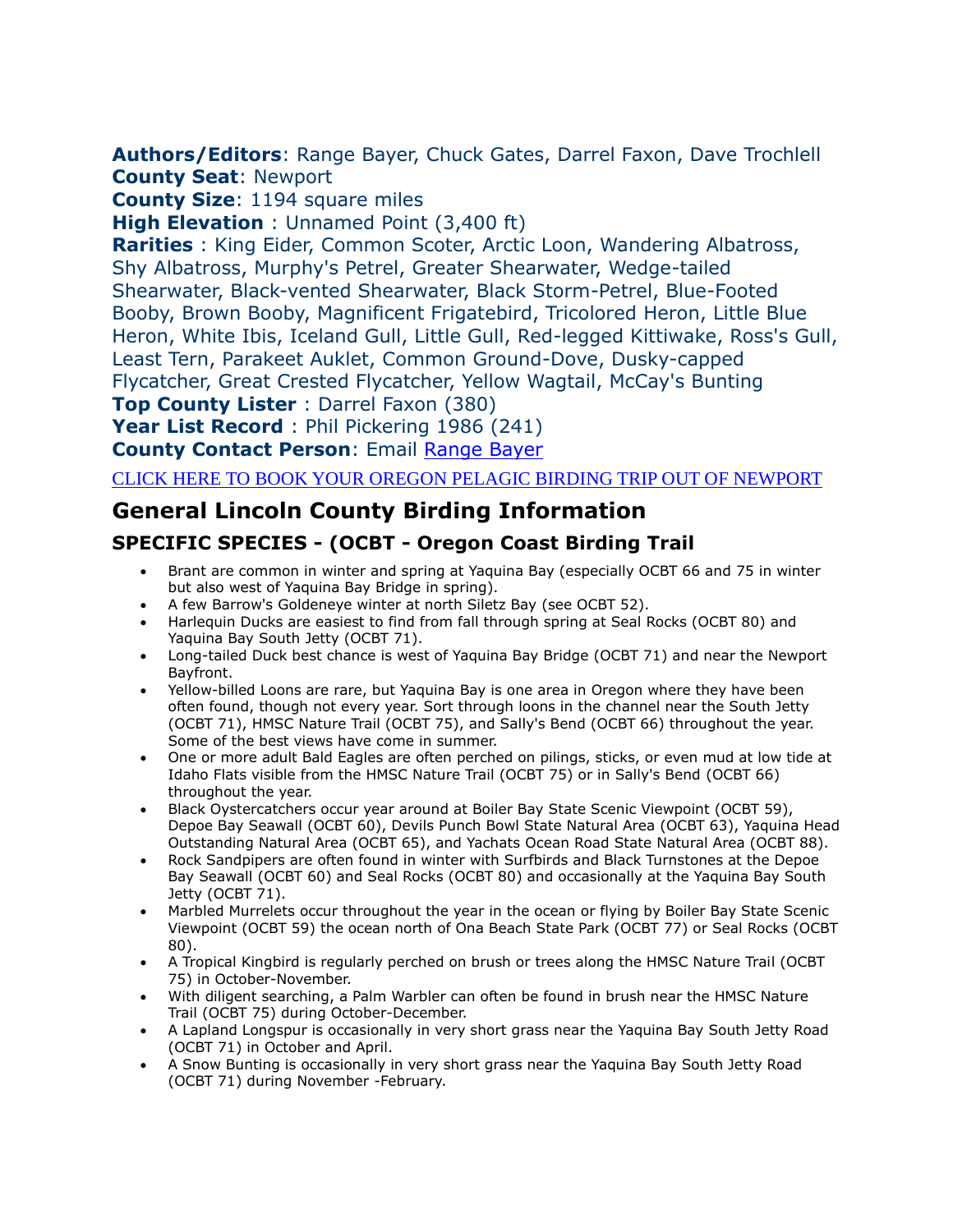#### **MULTISPECIES - (OCBT - Oregon Coast Birding Trail)**

- Migrating shorebirds in breeding plumage are best seen during April 20 to May 10 at mid-tide when they are closer to view at Idaho Flats and the HMSC Nature Trail (OCBT 75)
- Nesting Common Murres, Brandt's and Pelagic Cormorants, and Western Gulls are best viewed at Yaquina Head Outstanding Natural Area (OCBT 65) during spring-early summer. Other seabirds that also nest there include Black Oystercatchers, Pigeon Guillemots, and maybe Tufted Puffins but are few in number or nest inconspicuously. Some Glaucous-winged and Western X Glaucous-winged Gulls also nest. Bald Eagles often visit to hunt nesting seabirds.
- Pelagic seabirds can be viewed during pelagic trips, and Bird Guide Inc. provides most pelagic trips along the Oregon Coast (OCBT 73).
- Sea watches can be an excellent way to see some pelagic birds close to shore or migrating water-birds. Boiler Bay State Scenic Viewpoint (OCBT 59) is one of the best sea watch locations along the Oregon Coast. Other sea watch sites include along HWY 101 just north of Inn at Spanish Head (OCBT 51), Rocky Creek State Scenic Viewpoint (Whale Cove)(OCBT 61), Seal Rocks (OCBT 80), or Yachats (see OCBT 87 and 88). Views are best in the morning because in the afternoon birds are backlit and plumage is not as visible. A spotting scope and experience are often required to identify distant birds.
- Close views of waterfowl are possible during September-December at Eckman Lake (OCBT 84) or Yaquina Bay at Idaho Flats (OCBT 75) or Sally's Bend (OCBT 66).
- Mike Miller Park

#### **BIRDING LINKS FOR LINCOLN COUNTY, in alphabetical order.**

[Audubon Society of Lincoln City.](http://www.lincolncityaudubon.org/)

[Birds of Devils Lake](http://www.devilslakeor.us/birds.html) by Preservation Association of Devils Lake (PADL). [Birds of Yaquina Head Outstanding Natural Area](http://www.blm.gov/or/resources/recreation/yaquina/birds.php) by U.S. Bureau of Land Management.

<http://www.oregonpelagictours.com/> Tim Shelmerdine's pelagic trips are usually from Newport.

[Birds Amoré: A Certified Backyard Wildlife Habitat in Waldport, Oregon."](http://www.birdsamore.com/) by Jorrie Ciotti.

[Lincoln Co. Birding & Nature Observing](http://groups.yahoo.com/group/LCBNO/) (LCBNO), a Yahoo email discussion group for natural history sightings in Lincoln County.

[Lincoln County \(Oregon\) Bird Information](http://yaquina.info/ybn/bird/bird.htm) by Yaquina Birders & Naturalists. U.S. Fish and Wildlife Service: [Oregon Islands National Wildlife Refuge](http://www.fws.gov/oregoncoast/oregonislands/)

(which includes islands along the Lincoln County coast).

U.S. Fish and Wildlife Service: [Siletz Bay National Wildlife Refuge.](http://www.fws.gov/oregoncoast/siletzbay/)

[Yaquina Birders & Naturalists](http://yaquina.info/ybn/bird/bird.htm) (YB&N) is a group interested in the natural history of Lincoln County.

# <span id="page-2-0"></span>**LINCOLN CITY AREA**

#### <span id="page-2-1"></span>**Knight Park [return to the top](#page-0-0)**

DeLorme (copyright 2001) Pg 58 D-1 DeLorme (copyright 2008) Pg 26 F-2 **geographic coordinates** 45°02'30.0"N 123°59'32.1"W [\(45.041674, -123.992254\)](https://www.google.com/maps/place/45°02)

View A [Google Map](http://maps.google.com/maps/ms?ie=UTF8&hl=en&msa=0&msid=108036481085398338899.00046b52a098b0c35771b&ll=45.027921,-123.98037&spn=0.051927,0.110378&z=13)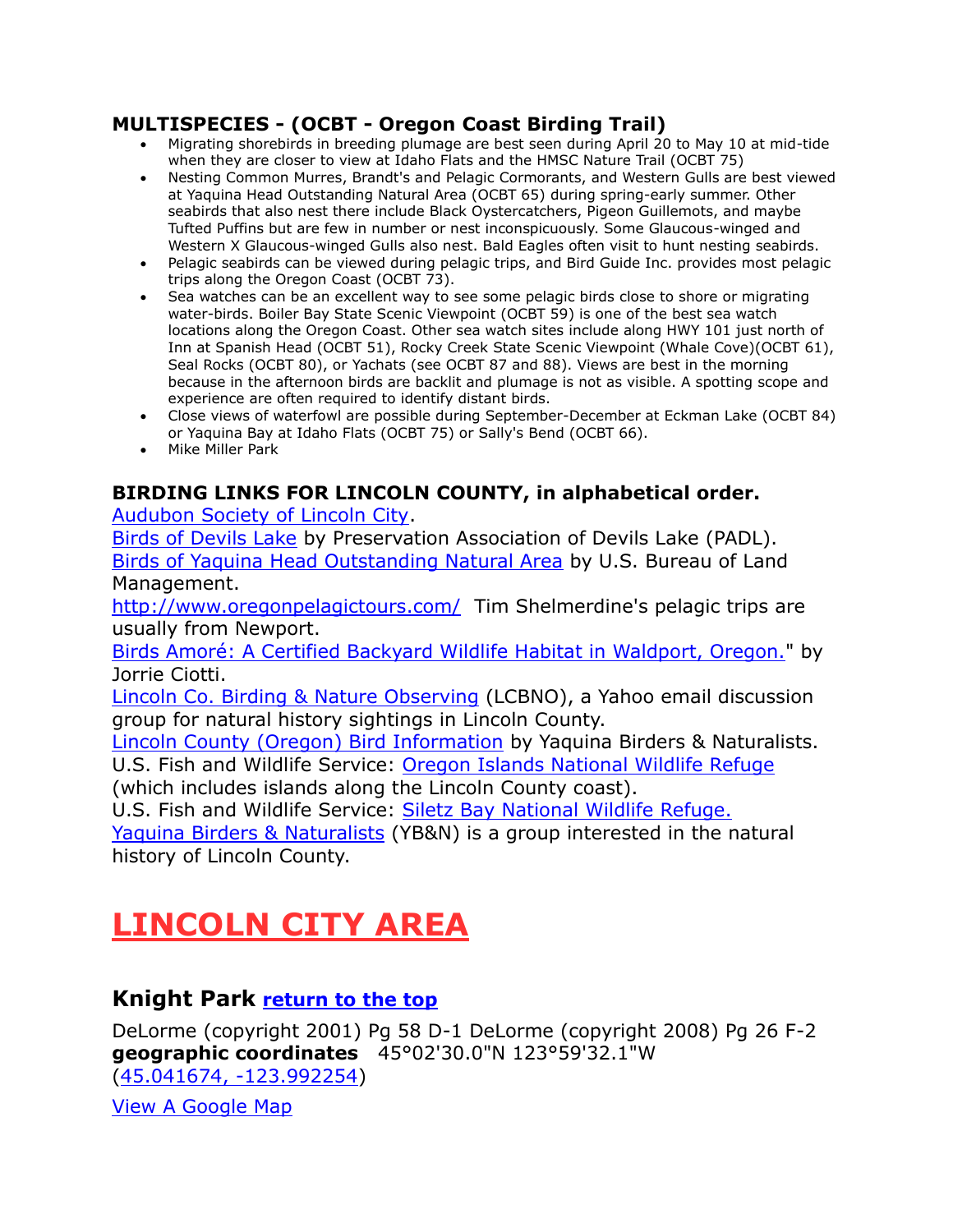#### **[Knight Park Website](http://www.co.lincoln.or.us/parks/page/knight-park)**

**Location, Habitat, and Birds:** Go to the [Oregon Coast Birding Trail Website](http://www.oregonbirdingtrails.org/) Choose the Oregon Coast Birding Trail. Click on the Central Coast tab and go to section 43.

#### <span id="page-3-0"></span>**Salmon River Estuary [return to the top](#page-0-0)**

DeLorme (copyright 2001) Pg 58 D-1 DeLorme (copyright 2008) Pg 26 F-2 **geographic coordinates** 45°01'32.0"N 123°57'55.0"W [\(45.025563, -123.965289\)](https://www.google.com/maps/place/45°01)

[View A Google Map](http://maps.google.com/maps/ms?ie=UTF8&hl=en&msa=0&msid=108036481085398338899.00046b52a098b0c35771b&ll=45.027921,-123.98037&spn=0.051927,0.110378&z=13) 

**Location, Habitat, and Birds:** Go to the [Oregon Birding Trail Website.](http://www.oregonbirdingtrails.org/) Choose the Oregon Coast Birding Trail. Click on the Central Coast tab and go to section 44.

The **[Salmon River Estuary](http://audubonportland.org/local-birding/iba/iba-map/salmon_river)** in Tillamook and Lincoln County is a State Important Bird Area, with totals of 1,000+ shorebirds (mostly Western Sandpipers) in spring.

## <span id="page-3-1"></span>**Roads End State Recreation Site [return to the top](#page-0-0)**

DeLorme (copyright 2001) Pg 58 D-1 DeLorme (copyright 2008) Pg 26 F-2 **geographic coordinates** 45°00'29.7"N 124°00'31.0"W [\(45.008250, -124.008622\)](https://www.google.com/maps/place/45°00)

[View A Google Map](http://maps.google.com/maps/ms?ie=UTF8&hl=en&msa=0&msid=108036481085398338899.00046b52a098b0c35771b&ll=45.027921,-123.98037&spn=0.051927,0.110378&z=13) 

[eBird Hotspot Checklist for Roads End RS](http://ebird.org/ebird/hotspot/L1760828)

**Location, Habitat, and Birds:** Go to the [Oregon Birding Trail Website.](http://www.oregonbirdingtrails.org/) Choose the Oregon Coast Birding Trail. Click on the Central Coast tab and go to section 45. **[Roads End State Recreation Site](http://www.oregonstateparks.org/park_225.php) (OCBT 45)**

## <span id="page-3-2"></span>**Spring Lake Open Space [return to the top](#page-0-0)**

DeLorme (copyright 2001) Pg 32 A-1 DeLorme (copyright 2008) Pg 32 A-2 **geographic coordinates** 44°58'32.3"N 124°00'25.6"W [\(44.975628, -124.007100\)](https://www.google.com/maps/place/44°58)

[View A Google Map](http://maps.google.com/maps/ms?hl=en&ie=UTF8&msa=0&msid=108036481085398338899.00046b53063a00c055d67&ll=44.936613,-123.969383&spn=0.104019,0.220757&z=12) 

**Location, Habitat, and Birds:** Go to the [Oregon Birding Trail Website.](http://www.oregonbirdingtrails.org/) Choose the Oregon Coast Birding Trail. Click on the Central Coast tab and go to section 46.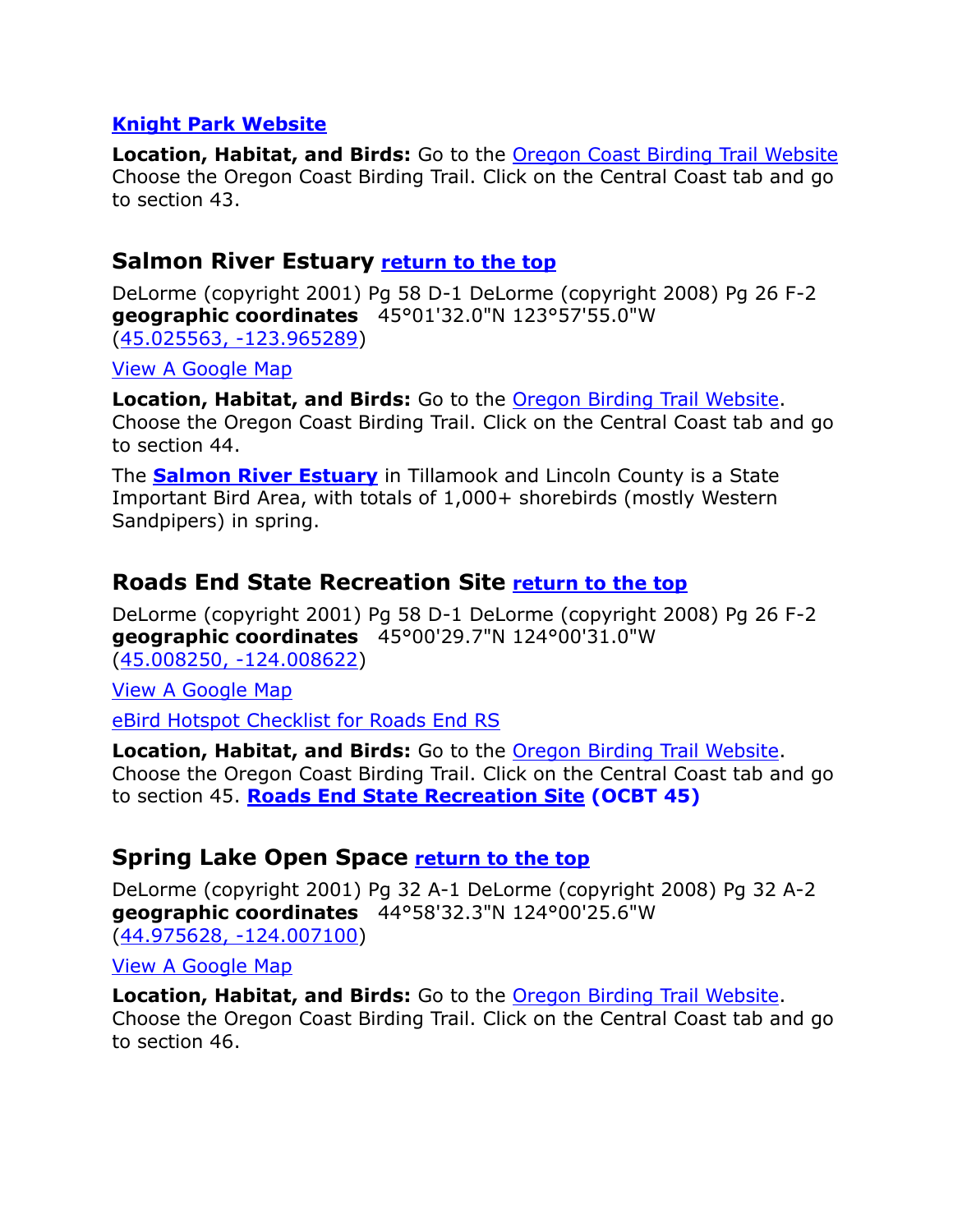# <span id="page-4-0"></span>**Lincoln City 15th Street Beach Access Rocks [return to the top](#page-0-0)** *DeLorme (copyright 2001) Pg 32 A-1 DeLorme (copyright 2008) Pg 32 A-2 geographic coordinates 44°58'32.3"N 124°00'25.6"W [\(44.975384, -124.015659\)](44.975384,%20-124.015659)*

[View A Google Map](http://maps.google.com/maps/ms?hl=en&ie=UTF8&msa=0&msid=108036481085398338899.00046b53063a00c055d67&ll=44.936613,-123.969383&spn=0.104019,0.220757&z=12) [eBird Hotspot Checklist for 15](https://ebird.org/barchart?r=L8523232&yr=all&m=)<sup>th</sup> St

Location: In Lincoln City, NW 15<sup>th</sup> is off Hwy 101 near Devil's Lake. From Hwy 101, turn west on NW 15<sup>th</sup> and travel 2 blocks. The road does a weird split here. If you are going to risk parking on the beach (see below), go straight. Otherwise, stay left on NW Harbor Ave. In a short distance, you will see parking. WARNING! there are two downsides to birding this location. One, of course, is the number of people on the beach and the rocks. I would recommend, that anyone wishing to check out the spot do so early in the day, to avoid this problem. Two, the parking. The street goes right down to the beach, and it is legal to drive down there. However, the final yards of the street are very steep and there is a significant drop between the end of the pavement and the sand of the beach. I would not advise anyone to drive down there unless they have confidence in their vehicle and their own driving skills. It is better to go around the corner to the south, where there is room on the east side of the street to park several cars. (Local Birder Darrell Faxon)

**Habitat, and Birds:** There is a rock reef here that can produce Rock Sandpiper, Black Turnstone, Surfbird, loafing shorebirds, Black Oystercatcher, and gulls. Look for Whimbrel and Sanderling on the beach.

## <span id="page-4-1"></span>**D River State Recreational Site [return to the top](#page-0-0)**

DeLorme (copyright 2001) Pg 32 A-1 DeLorme (copyright 2008) Pg 32 A-2 **geographic coordinates** 44°58'03.1"N 124°01'01.6"W [\(44.967536, -124.017117\)](https://www.google.com/maps/place/44°58)

[View A Google Map](http://maps.google.com/maps/ms?hl=en&ie=UTF8&msa=0&msid=108036481085398338899.00046b53063a00c055d67&ll=44.936613,-123.969383&spn=0.104019,0.220757&z=12) 

[eBird Hotspot Checklist for D River SRS](http://ebird.org/ebird/hotspot/L1074959)

**Location, Habitat, and Birds:** Go to the [Oregon Birding Trail Website.](http://www.oregonbirdingtrails.org/)  Choose the Oregon Coast Birding Trail. Click on the Central Coast tab and go to section 48. **[D River State Recreation Site \(OCBT 48\)](http://www.oregonstateparks.org/park_214.php)**

#### <span id="page-4-2"></span>**East Devil's Lake State Park/Rock Creek Marsh [return to the top](#page-0-0)**

DeLorme (copyright 2001) Pg 32 A-2 DeLorme (copyright 2008) Pg 32 A-2 **geographic coordinates**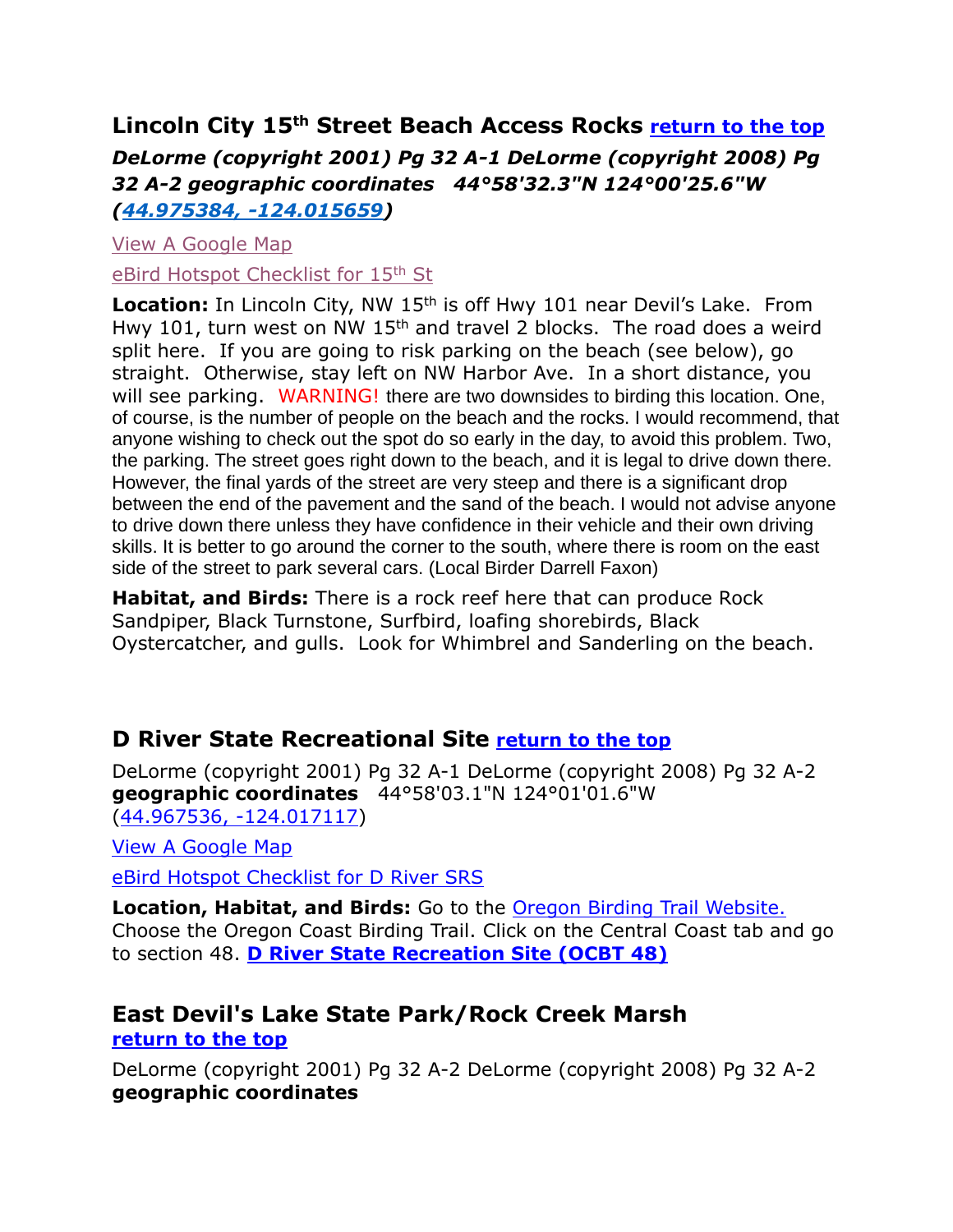**Park** 44°58'01.4"N 123°59'49.8"W [\(44.967042, -123.997172\)](https://www.google.com/maps/place/44°58) **Marsh** 44°58'02.9"N 124°00'48.1"W [\(44.967477, -124.013355\)](https://www.google.com/maps/place/44°58)

[View A Google Map](http://maps.google.com/maps/ms?hl=en&ie=UTF8&msa=0&msid=108036481085398338899.00046b53063a00c055d67&ll=44.936613,-123.969383&spn=0.104019,0.220757&z=12) 

**Location, Habitat, and Birds:** Go to the [Oregon Birding Trail Website.](http://www.oregonbirdingtrails.org/) Choose the Oregon Coast Birding Trail. Click on the Central Coast tab and go to section 49.

[Birds of Devil's Lake](http://www.devilslakeor.us/birds.html) by Preservation Association of Devils Lake (PADL). [East Devil's Lake State Park \(OCBT 50\)](http://www.oregonstateparks.org/park_216.php)

## <span id="page-5-0"></span>**Devil's Lake State Park [return to the top](#page-0-0)**

DeLorme (copyright 2001) Pg 32 A-1 DeLorme (copyright 2008) Pg 32 A-2 **geographic coordinates** 44°58'14.2"N 124°00'46.5"W [\(44.970602, -124.012915\)](https://www.google.com/maps/place/44°58) **Boat Dock** 44°58'11.7"N 124°00'30.3"W [\(44.969923, -124.008420\)](https://www.google.com/maps/place/44°58)

[View A Google Map](http://maps.google.com/maps/ms?hl=en&ie=UTF8&msa=0&msid=108036481085398338899.00046b53063a00c055d67&ll=44.936613,-123.969383&spn=0.104019,0.220757&z=12) 

eBird [Hotspot Checklist for Devil's Lake SP](http://ebird.org/ebird/hotspot/L1448402)

**Location, Habitat, and Birds:** Go to the [Oregon Birding Trail Website.](http://www.oregonbirdingtrails.org/) Choose the Oregon Coast Birding Trail. Click on the Central Coast tab and go to section 47.

<span id="page-5-1"></span>[Birds of Devils Lake](http://www.devilslakeor.us/birds.html) by Preservation Association of Devils Lake (PADL). [Devils Lake State Recreation Area \(OCBT 47\)](http://www.oregonstateparks.org/park_216.php)

## **Siletz Bay [return to the top](#page-0-0)**

DeLorme (copyright 2001) Pg 32 A-1 DeLorme (copyright 2008) Pg 32 B-2 **geographic coordinates** 44°55'40.0"N 124°01'07.0"W [\(44.927768, -124.018614\)](https://www.google.com/maps/place/44°55)

[View A Google Map](http://maps.google.com/maps/ms?hl=en&ie=UTF8&msa=0&msid=108036481085398338899.00046b53063a00c055d67&ll=44.936613,-123.969383&spn=0.104019,0.220757&z=12) 

[eBird Hotspot Checklist for Alder Island Unit](https://ebird.org/hotspot/L8214775)

[eBird Hotspot Checklist for Milport Slough Road](https://ebird.org/hotspot/L8249367)

[eBird Hotspot Checklist for Siletz Bay Hwy 101](https://ebird.org/hotspot/L159599)

**Location, Habitat, and Birds:** [Siletz Bay is a State Important Bird Area,](http://www.audubonportland.org/issues/statewide/iba/iba-map/siletz) with at least 100 Brown Pelicans, 5,000 waterfowl (in marine estuarine habitats), 1,000 shorebirds, and 50 Caspian Terns recorded in season. Part of the marshlands of Siletz Bay is also a [National Wildlife Refuge.](http://www.fws.gov/oregoncoast/siletzbay/) Siletz Bay is often separated into North and South Siletz Bay. The Bay north of Josephine Young Park (see below) is North Siletz Bay, and the Bay south of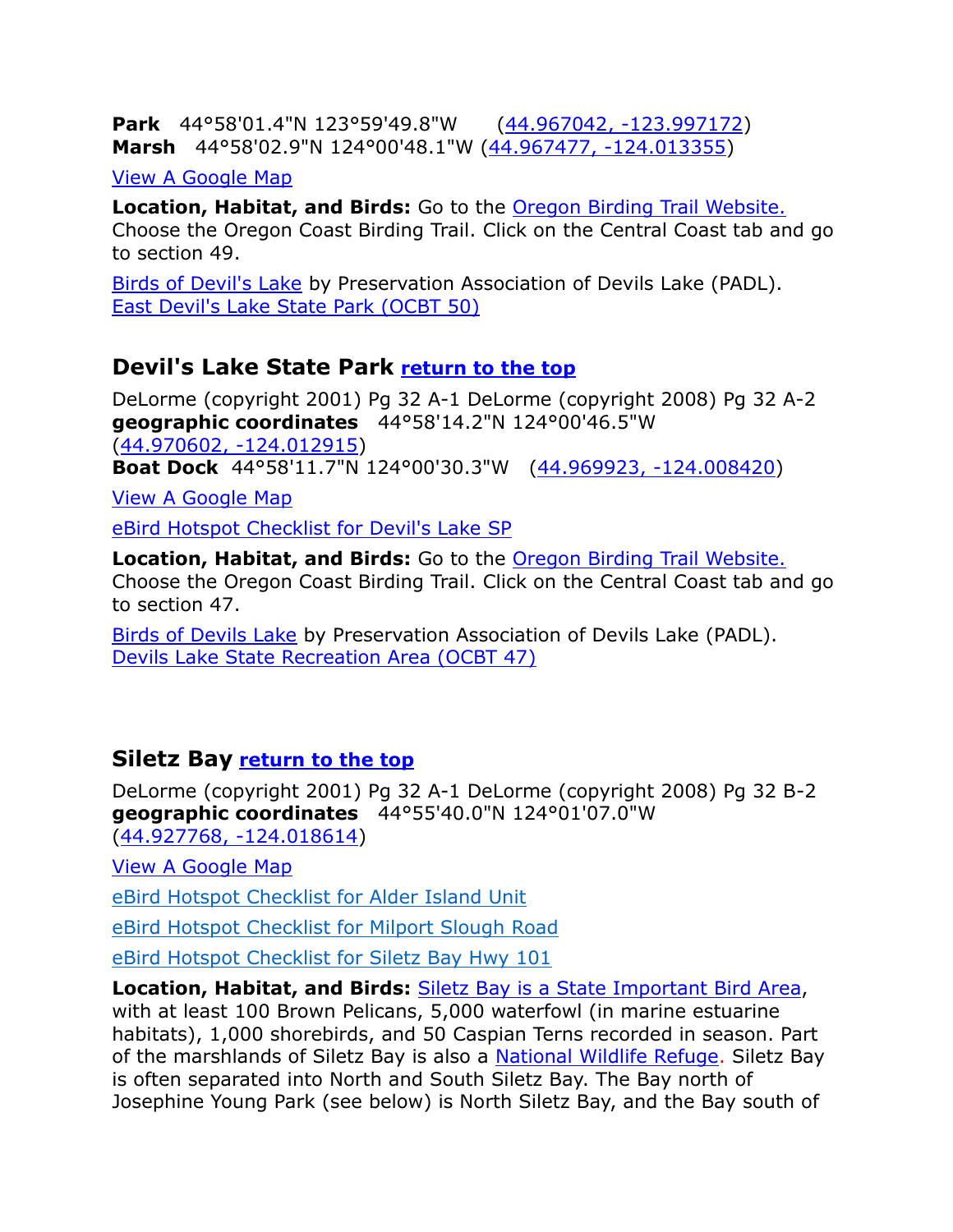the Park is South Siletz Bay. North Siletz Bay can be viewed from Taft Waterfront Park (see below) and has a sandy bottom as shown in the Google Map. **A stop at the mouth of Schooner Creek is essential.** There is a pullout just after you cross the creek bridge going south [\(44.924722, -](https://www.google.com/maps/place/44°55) [124.014382\)](https://www.google.com/maps/place/44°55). The rocks here host Harlequin Ducks and other divers (A common Scoter was found here in 2016). South Siletz Bay has more of a mud bottom and can be surveyed from Josephine Young Park and Salishan Nature Trails (see below). Many species of water birds differ in whether they occur in North or South Siletz Bay.

# <span id="page-6-0"></span>**Taft Waterfront Park [return to the](#page-0-0) top**

DeLorme (copyright 2001) Pg 32 A-1 DeLorme (copyright 2008) Pg 32 A-2 **geographic coordinates** 44°55'40.0"N 124°01'11.5"W [\(44.927779, -124.019863\)](https://www.google.com/maps/place/44°55)

#### [View A Google Map](http://maps.google.com/maps/ms?hl=en&ie=UTF8&msa=0&msid=108036481085398338899.00046b53063a00c055d67&ll=44.936613,-123.969383&spn=0.104019,0.220757&z=12)

**Location, Habitat, and Birds:** Go to the [Oregon Birding Trail Website.](http://www.oregonbirdingtrails.org/) Choose the Oregon Coast Birding Trail. Click on the Central Coast tab and go to section 50. Check Salishan Spit for Western, Glaucous-winged, Thayer's, Herring, California, Ring-billed, or Heermann's Gulls. Caspian Terns are pretty common here as well in summer. In the bay look for Common, Pacific, and Red-throated Loons (Yellow-billed has been seen here as well) along with Horned and Red-necked Grebes from fall through spring.

Bird Records at North Siletz Bay

# <span id="page-6-1"></span>**Lincoln City Sewage Ponds [return to the top](#page-0-0)**

DeLorme (copyright 2001) Pg 32 A-1 DeLorme (copyright 2008) Pg 32 A-2 **geographic coordinates** 44°55'46.2"N 124°00'27.4"W [\(44.929514, -124.007620\)](https://www.google.com/maps/place/44°55)

[View A Google Map](http://maps.google.com/maps/ms?hl=en&ie=UTF8&msa=0&msid=108036481085398338899.00046b53063a00c055d67&ll=44.936613,-123.969383&spn=0.104019,0.220757&z=12)

**Location, Habitat, and Birds:** Directions: (from p. 16 of Bill Tice. [1999] "A Birders Guide to the Sewage Ponds of Oregon") From Taft, go south on HWY 101 across the Schooner Creek Bridge and turn left on SE 54th Street and proceed to the end of the street. Check in at the office to courteously request access, follow their requirements, and thank them when leaving. Like other coastal sewage lagoons, this one is a good loafing place at high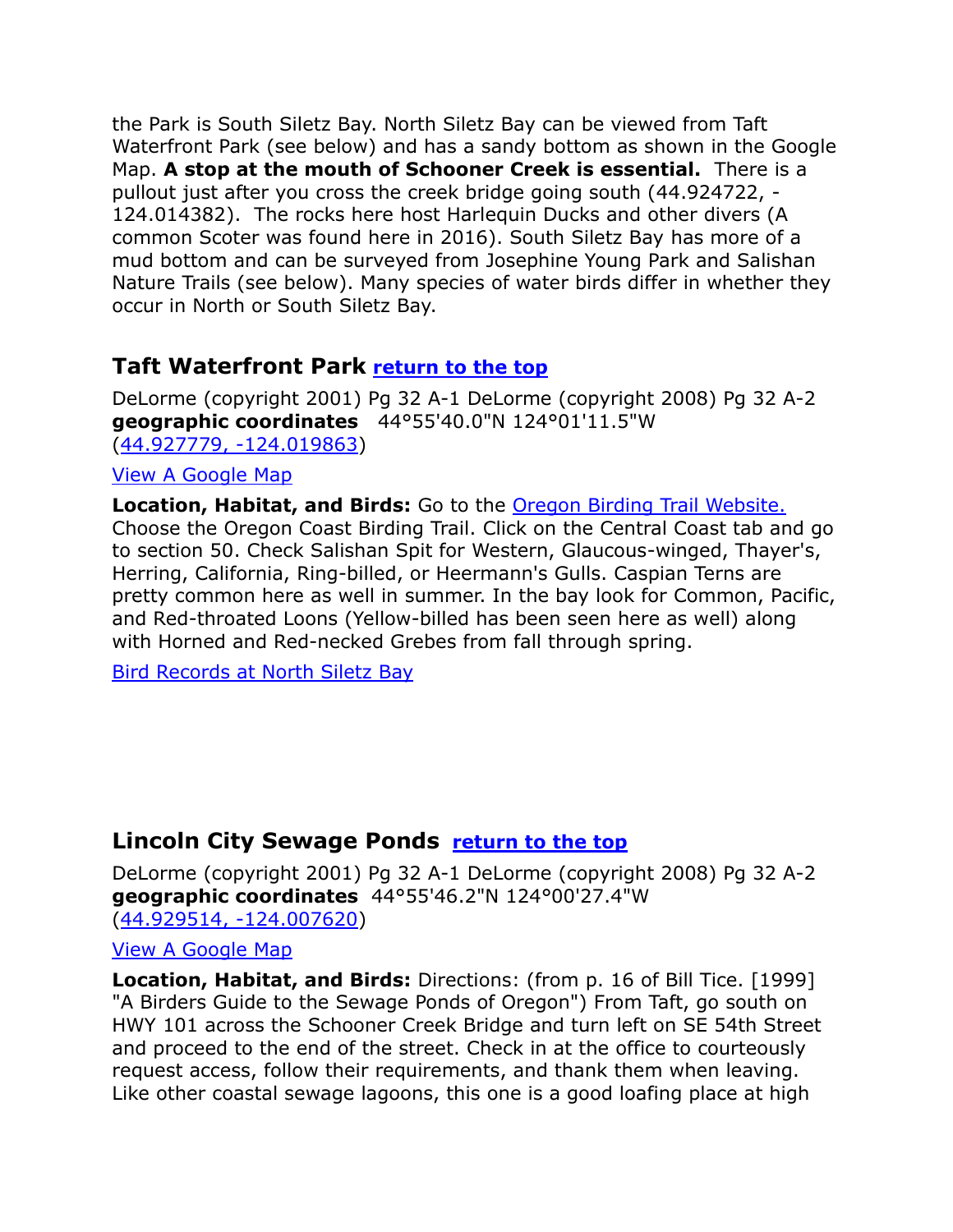tide. It can be a good place for shorebirds during migration or waterfowl from fall through spring and a loafing place for the birds at high tide. A Long-tailed Duck was here for two winters. A pair of Blue-winged Teal nested here in 1995.

## <span id="page-7-0"></span>**Josephine Young Park [return to the top](#page-0-0)**

DeLorme (copyright 2001) Pg 32 A-1 DeLorme (copyright 2008) Pg 32 B-2 **geographic coordinates** 44°55'01.0"N 124°01'08.0"W [\(44.916944, -124.018889\)](https://www.google.com/maps/place/44°55)

[View A Google Map](http://maps.google.com/maps/ms?hl=en&ie=UTF8&msa=0&msid=108036481085398338899.00046b53063a00c055d67&ll=44.936613,-123.969383&spn=0.104019,0.220757&z=12) 

[eBird Hotspot Checklist for Josephine Young Park](http://ebird.org/ebird/hotspot/L604718)

**Location, Habitat, and Birds:** Go to the [Oregon Birding Trail Website.](http://www.oregonbirdingtrails.org/) Choose the Oregon Coast Birding Trail. Click on the Central Coast tab and go to section 53. View the bay and then walk south along the beach to the mouth of Drift Creek. This can be a very good shorebird spot at mid-tide during migration. Sanderling, yellowlegs, Red Knot, peeps, and Whimbrel can sometimes be found here.

## <span id="page-7-1"></span>**Drift Creek Meadows at Gorton Road [return to the top](#page-0-0)**

DeLorme (copyright 2001) Pg 32 A-1 DeLorme (copyright 2008) Pg 32 B-2 **geographic coordinates** 44°55'14.1"N 123°59'55.3"W [\(44.920587, -123.998697\)](https://www.google.com/maps/place/44°55)

#### [View A Google Map](http://maps.google.com/maps/ms?hl=en&ie=UTF8&msa=0&msid=108036481085398338899.00046b53063a00c055d67&ll=44.936613,-123.969383&spn=0.104019,0.220757&z=12)

**Location, Habitat, and Birds:** If you are on the coast during a high tide and fields are flooded, check out Drift Creek Meadowlands. This is another place shorebirds often come at high tide. One February a Mountain Plover and a Red Knot were here. From Hwy 101, take South Drift Creek Rd. east for about a half mile and turn right on South Gorton Street.

#### <span id="page-7-2"></span>**Drift Creek Falls [return to the top](#page-0-0)**

DeLorme (copyright 2001) Pg 32 A-1 DeLorme (copyright 2008) Pg 32 B-2 **geographic coordinates** 44°56'08.1"N 123°51'20.5"W [\(44.935583, -123.855686\)](https://www.google.com/maps/place/44°56)

[View A Google Map](http://maps.google.com/maps/ms?hl=en&ie=UTF8&msa=0&msid=108036481085398338899.00046b53063a00c055d67&ll=44.936613,-123.969383&spn=0.104019,0.220757&z=12)

**Location, Habitat, and Birds:** Go to the [Oregon Birding Trail Website.](http://www.oregonbirdingtrails.org/) Choose the Oregon Coast Birding Trail. Click on the Central Coast tab and go to section 52. Also Check out Drift Creek County Park on the way [\(44.918032, -123.981415\)](https://www.google.com/maps/place/44°55)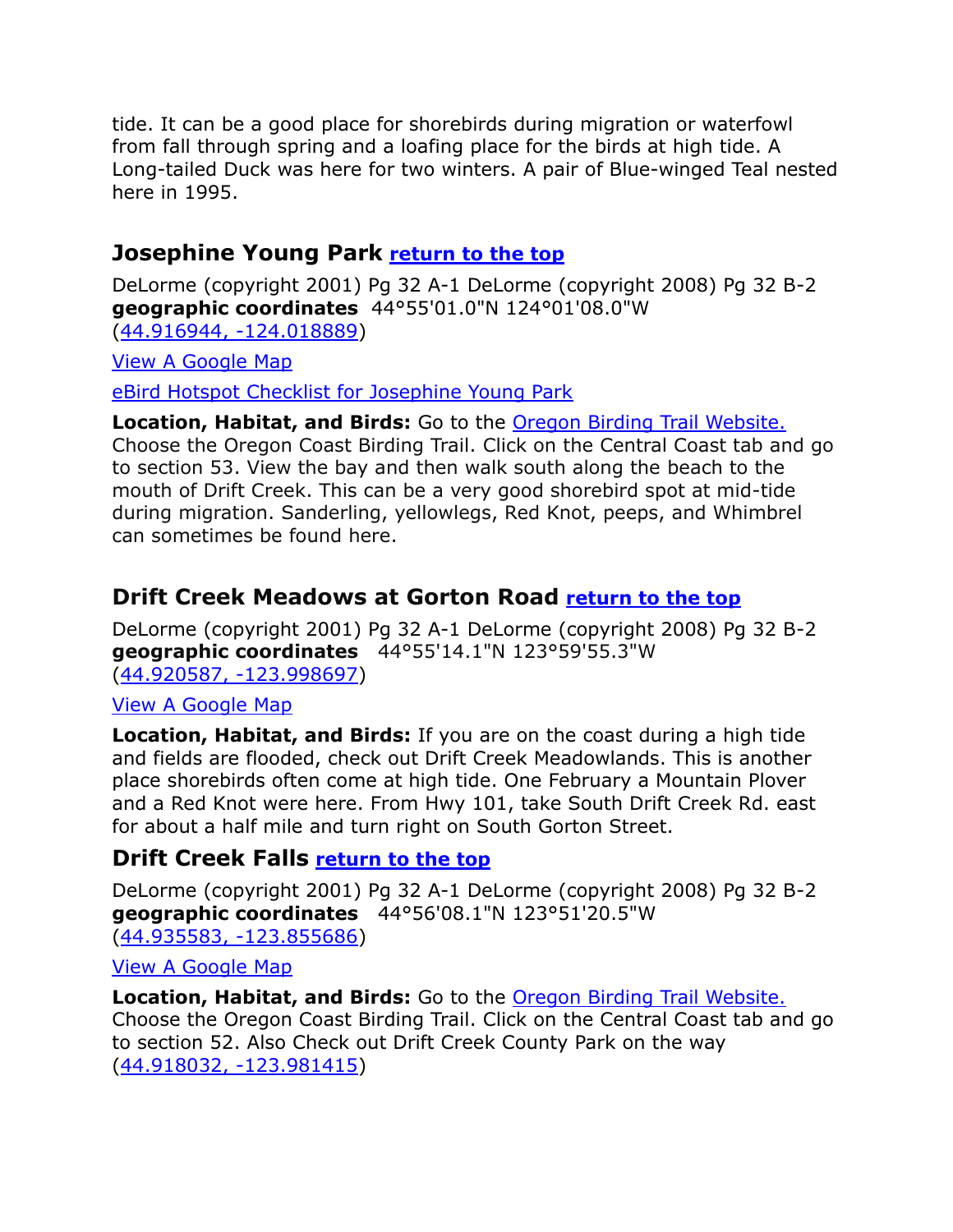#### <span id="page-8-0"></span>**Salishan Nature Trails [return to the top](#page-0-0)**

DeLorme (copyright 2001) Pg 32 A-1 DeLorme (copyright 2008) Pg 32 B-2 **geographic coordinates** 44°53'23.0"N 124°01'28.0"W [\(44.889719, -124.024450\)](https://www.google.com/maps/place/44°53)

[View A Google Map](http://maps.google.com/maps/ms?hl=en&ie=UTF8&msa=0&msid=108036481085398338899.00046b53063a00c055d67&ll=44.936613,-123.969383&spn=0.104019,0.220757&z=12)

[eBird Hotspot Checklist for Salishan Nature Trails](http://ebird.org/ebird/hotspot/L1085306)

**Location, Habitat, and Birds:** Go to the [Oregon Birding Trail Website.](http://www.oregonbirdingtrails.org/) Choose the Oregon Coast Birding Trail. Click on the Central Coast tab and go to section 55.

#### <span id="page-8-1"></span>**Kernville/Siletz River [return to the top](#page-0-0)**

DeLorme (copyright 2001) Pg 52 A-1 DeLorme (copyright 2008) Pg 32 B-2 **geographic coordinates** 44°54'05.9"N 124°00'25.0"W [\(44.901644, -124.006934\)](https://www.google.com/maps/place/44°54)

[View A Google Map](http://maps.google.com/maps/ms?hl=en&ie=UTF8&msa=0&msid=108036481085398338899.00046b53063a00c055d67&ll=44.936613,-123.969383&spn=0.104019,0.220757&z=12)

**Location, Habitat, and Birds:** Go to the [Oregon Birding Trail Website.](http://www.oregonbirdingtrails.org/) Choose the Oregon Coast Birding Trail. Click on the Central Coast tab and go to section 53.

## <span id="page-8-2"></span>**Millport Slough [return to the top](#page-0-0)**

DeLorme (copyright 2001) Pg 52 A-1 DeLorme (copyright 2008) Pg 32 B-2 **geographic coordinates** 44°53'17.0"N 123°59'39.4"W [\(44.888055, -123.994269\)](https://www.google.com/maps/place/44°53)

[View A Google Map](http://maps.google.com/maps/ms?hl=en&ie=UTF8&msa=0&msid=108036481085398338899.00046b53063a00c055d67&ll=44.936613,-123.969383&spn=0.104019,0.220757&z=12)

**Location, Habitat, and Birds:** [U.S. Fish and Wildlife Service: Siletz Bay](http://www.fws.gov/oregoncoast/siletzbay/)  [National Wildlife Refuge.](http://www.fws.gov/oregoncoast/siletzbay/)

# <span id="page-8-3"></span>**DEPOE BAY AREA**

#### <span id="page-8-4"></span>**Fogarty Creek State Park [return to the top](#page-0-0)**

DeLorme (copyright 2001) Pg 32 B-1 DeLorme (copyright 2008) Pg 32 B-1 **geographic coordinates** 44°50'22.9"N 124°02'56.2"W [\(44.839700, -124.048946\)](https://www.google.com/maps/place/44°50)

[View A Google Map](http://maps.google.com/maps/ms?hl=en&ie=UTF8&msa=0&ll=44.778911,-123.979683&spn=0.186187,0.528717&z=12&msid=108036481085398338899.00046b652749f282a4774)

[eBird Hotspot Checklist for Fogarty Creek SP](http://ebird.org/ebird/hotspot/L1296241)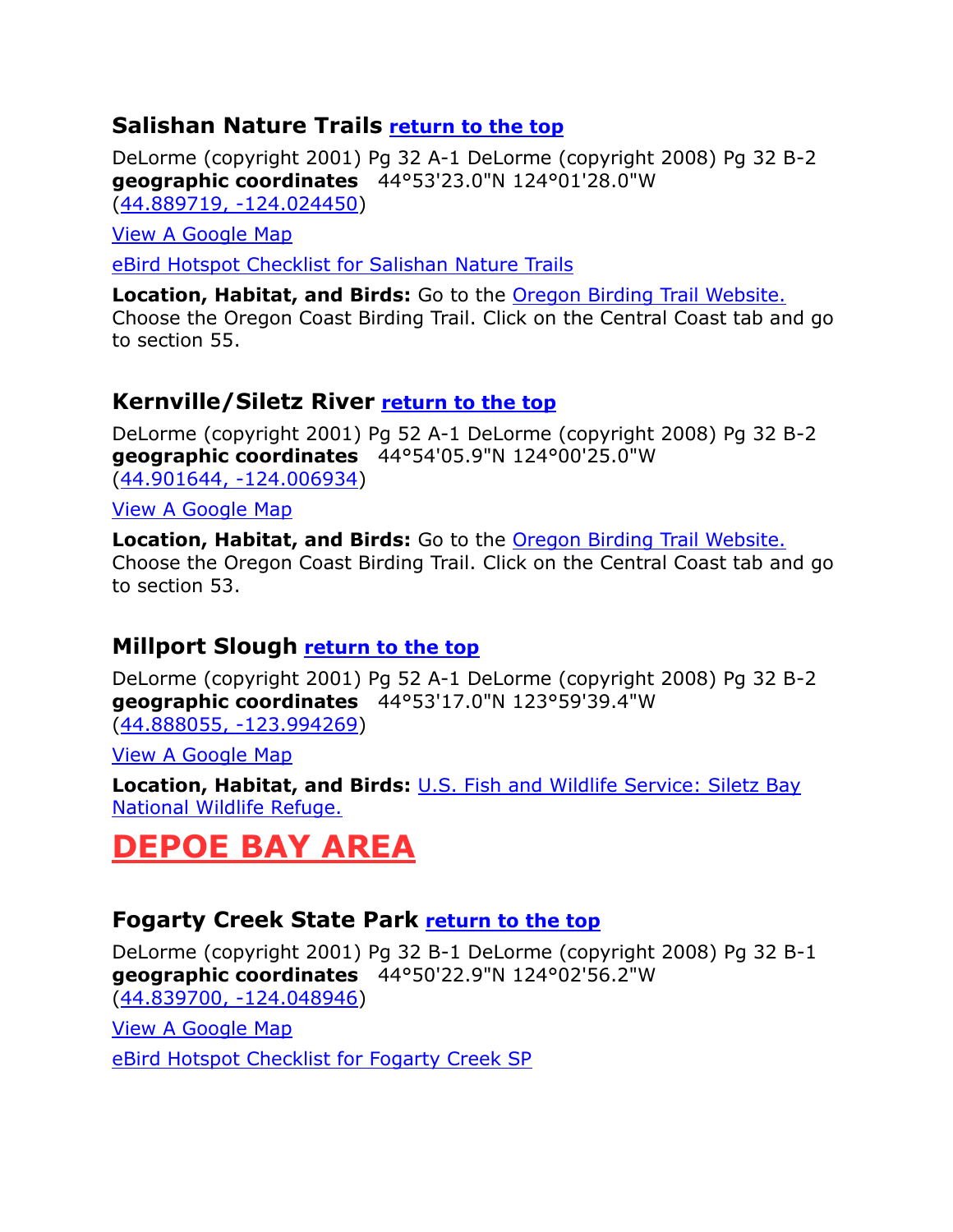**Location, Habitat, and Birds:** Go to the [Oregon Birding Trail Website.](http://www.oregonbirdingtrails.org/) Choose the Oregon Coast Birding Trail. Click on the Central Coast tab and go to section 56.

[Fogarty Creek State Recreation Area](http://www.oregonstateparks.org/park_220.php) (OCBT 58)

#### <span id="page-9-0"></span>**Boiler Bay State Scenic Viewpoint [return to the top](#page-0-0)**

DeLorme (copyright 2001) Pg 32 B-1 DeLorme (copyright 2008) Pg 32 B-1 **geographic coordinates** 44°49'46.3"N 124°03'53.6"W [\(44.829520, -124.064900\)](https://www.google.com/maps/place/44°49)

[View A Google Map](http://maps.google.com/maps/ms?hl=en&ie=UTF8&msa=0&ll=44.778911,-123.979683&spn=0.186187,0.528717&z=12&msid=108036481085398338899.00046b652749f282a4774)

[eBird Hotspot Checklist for Boiler Bay SV](http://ebird.org/ebird/hotspot/L1018792)

**Location, Habitat, and Birds:** Go to the [Oregon Birding Trail Website.](http://www.oregonbirdingtrails.org/) Choose the Oregon Coast Birding Trail. Click on the Central Coast tab and go to section 57.

[Boiler Bay State Scenic Viewpoint \(OCBT 57\)](http://www.oregonstateparks.org/park_213.php) 

#### <span id="page-9-1"></span>**Depoe Bay Sea Wall and Whale Watching Center [return to the top](#page-0-0)**

DeLorme (copyright 2001) Pg 32 B-1 DeLorme (copyright 2008) Pg 32 C-1 **geographic coordinates** 44°48'36.0"N 124°03'44.0"W (44.809998, -124.062222)

[View A Google Map](http://maps.google.com/maps/ms?hl=en&ie=UTF8&msa=0&ll=44.778911,-123.979683&spn=0.186187,0.528717&z=12&msid=108036481085398338899.00046b652749f282a4774)

[eBird Hotspot Checklist for Depoe Bay](http://ebird.org/ebird/hotspot/L578549)

**Location, Habitat, and Birds:** Go to the [Oregon Birding Trail Website.](http://www.oregonbirdingtrails.org/) Choose the Oregon Coast Birding Trail. Click on the Central Coast tab and go to section 58.

Depoe Bay Seawall and [Whale Watching Center \(OCBT 58\)](http://www.oregonstateparks.org/park_252.php)

#### <span id="page-9-2"></span>**Rocky Creek State Scenic Viewpoint [return to the top](#page-0-0)**

DeLorme (copyright 2001) Pg 32 B-1 DeLorme (copyright 2008) Pg 32 C-1 **geographic coordinates** 44°47'04.9"N 124°04'23.0"W [\(44.784699, -124.073056\)](https://www.google.com/maps/place/44°47)

[View A Google Map](http://maps.google.com/maps/ms?hl=en&ie=UTF8&msa=0&ll=44.778911,-123.979683&spn=0.186187,0.528717&z=12&msid=108036481085398338899.00046b652749f282a4774)

**Location, Habitat, and Birds:** Go to the [Oregon Birding Trail Website.](http://www.oregonbirdingtrails.org/) Choose the Oregon Coast Birding Trail. Click on the Central Coast tab and go to section 59.

[Rocky Creek State Scenic Viewpoint](http://www.oregonstateparks.org/park_253.php) (OCBT 59)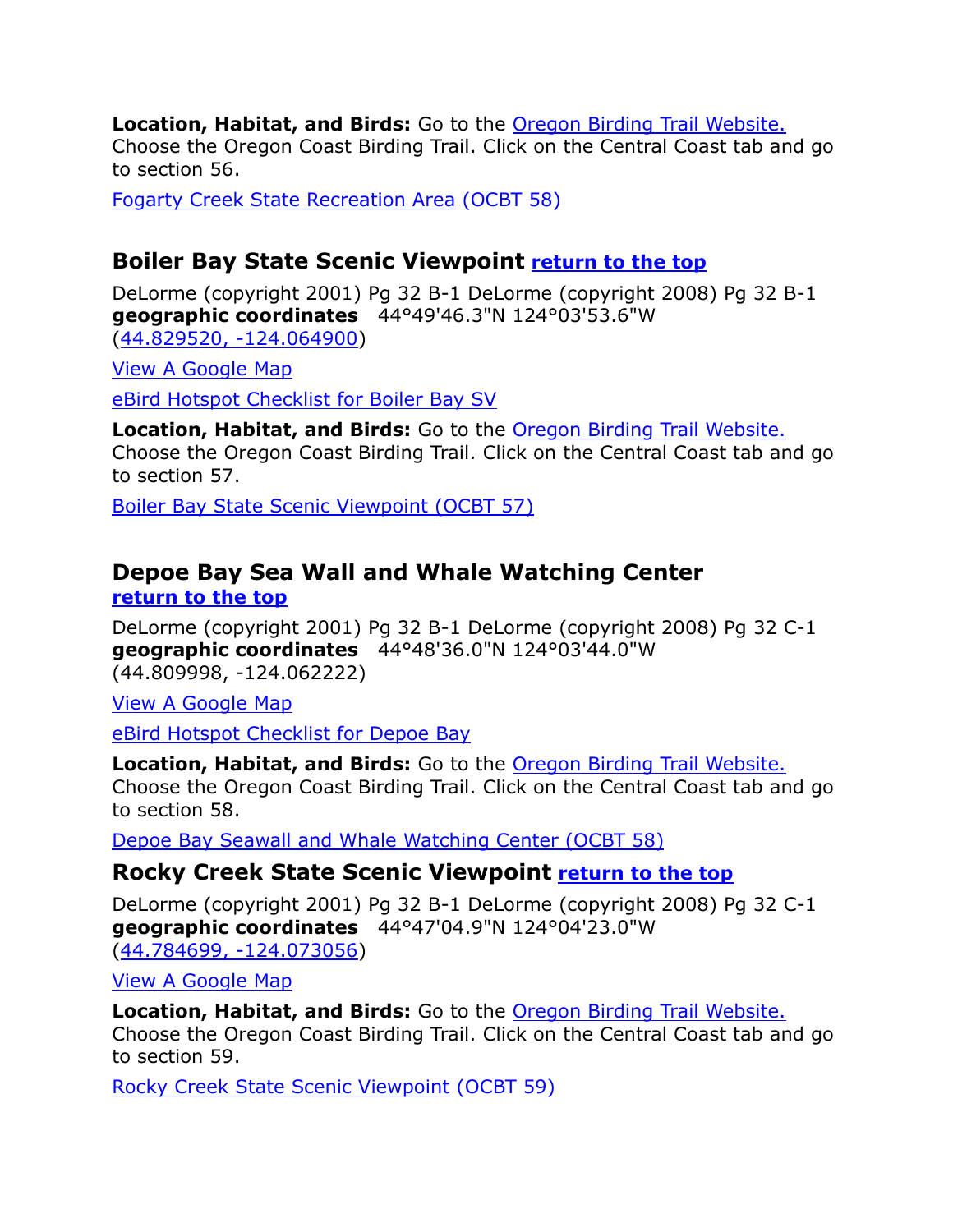#### <span id="page-10-0"></span>**Cape Foulweather and Otter Crest Loop [return to the top](#page-0-0)**

DeLorme (copyright 2001) Pg 32 B-1 DeLorme (copyright 2008) Pg 32 C-1 **geographic coordinates** 44°46'54.3"N 124°04'23.6"W [\(44.781743, -124.073228](https://www.google.com/maps/place/44°46) )

[View A Google Map](http://maps.google.com/maps/ms?hl=en&ie=UTF8&msa=0&ll=44.778911,-123.979683&spn=0.186187,0.528717&z=12&msid=108036481085398338899.00046b652749f282a4774)

[eBird Hotspot Checklist for Cape Foulweather](http://ebird.org/ebird/hotspot/L156942)

[eBird Hotspot Checklist for Otter Crest Loop](http://ebird.org/ebird/hotspot/L2665953)

**Location, Habitat, and Birds:** Go to the [Oregon Birding Trail Website.](http://www.oregonbirdingtrails.org/) Choose the Oregon Coast Birding Trail. Click on the Central Coast tab and go to section 60.

[Cape Foulweather and Otter Crest State Scenic Viewpoint \(](http://www.oregonstateparks.org/park_224.php)OCBT 60)

## <span id="page-10-1"></span>**Devil's Punchbowl [return to the top](#page-0-0)**

DeLorme (copyright 2001) Pg 32 B-1 DeLorme (copyright 2008) Pg 32 C-1 **geographic coordinates** 44°44'49.6"N 124°03'52.5"W (44.747125, [-124.064591\)](https://www.google.com/maps/place/44°44)

[View A Google Map](http://maps.google.com/maps/ms?hl=en&ie=UTF8&msa=0&ll=44.778911,-123.979683&spn=0.186187,0.528717&z=12&msid=108036481085398338899.00046b652749f282a4774)

[eBird Hotspot Checklist for Devi's Punchbowl](http://ebird.org/ebird/hotspot/L782103)

**Location, Habitat, and Birds:** Go to the [Oregon Birding Trail Website.](http://www.oregonbirdingtrails.org/) Choose the Oregon Coast Birding Trail. Click on the Central Coast tab and go to section 61.

[Devils Punch Bowl State Natural Area](http://www.oregonstateparks.org/park_217.php) (OCBT 61)

#### <span id="page-10-2"></span>**Beverly Beach [return to the top](#page-0-0)**

DeLorme (copyright 2001) Pg 32 C-1 DeLorme (copyright 2008) Pg 32 D-1 **geographic coordinates** 44°43'42.7"N 124°03'24.8"W [\(44.728516, -124.056883\)](https://www.google.com/maps/place/44°43)

[View A Google Map](http://maps.google.com/maps/ms?hl=en&ie=UTF8&msa=0&ll=44.778911,-123.979683&spn=0.186187,0.528717&z=12&msid=108036481085398338899.00046b652749f282a4774)

[eBird Hotspot Checklist for Beverly Beach SP](http://ebird.org/ebird/hotspot/L447390)

**Location, Habitat, and Birds:** Go to the [Oregon Birding Trail Website.](http://www.oregonbirdingtrails.org/) Choose the Oregon Coast Birding Trail. Click on the Central Coast tab and go to section 62.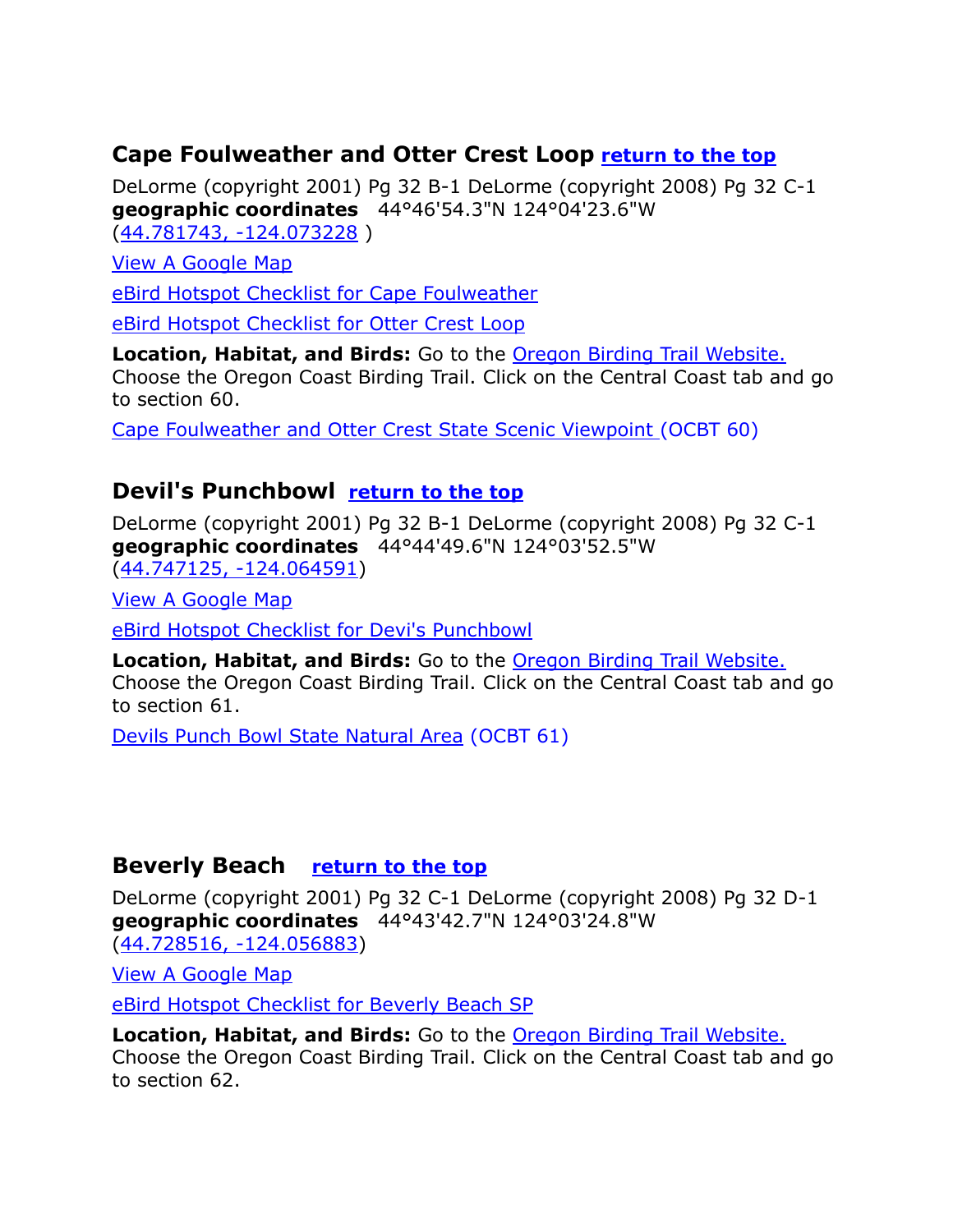# <span id="page-11-0"></span>**NEWPORT AREA**

#### <span id="page-11-1"></span>**Northwest 68th Street Scoter Spot [return to the top](#page-0-0)**

DeLorme (copyright 2001) Pg 32 C-1 DeLorme (copyright 2008) Pg 32 E-1 **geographic coordinates** 44°41'15.5"N 124°03'59.6"W [\(44.687632, -124.066569\)](https://www.google.com/maps/place/44°41)

[View A Google Map](http://maps.google.com/maps/ms?hl=en&ie=UTF8&msa=0&msid=108036481085398338899.00046b654ac9db3ddc57a&ll=44.63446,-124.007492&spn=0.104565,0.220757&z=12)

[eBird Hotspot Checklist for 68th St Scoter Spot](http://ebird.org/ebird/hotspot/L2525541)

**Location, Habitat, and Birds:** From Newport, travel north along Hwy 101. Shortly after you leave Newport proper, you will see the sign for Yaquina Head Outstanding Natural Area and an Izzy's Restaurant. Travel 0.8 mi past the Yaquina Head turnoff and you will find 68th street on your left (west or toward the ocean). Turn here and travel 0.5 miles to the end of this road and park in the small parking area there. Search the surf near here for all three scoters but especially for Black Scoter. A female King Eider spent some time here in January of 2014.

## <span id="page-11-2"></span>**Yaquina Head Outstanding Natural Area [return to the top](#page-0-0)**

DeLorme (copyright 2001) Pg 32 C-1 DeLorme (copyright 2008) Pg 32 D-1 **geographic coordinates** 44°40'34.0"N 124°04'40.0"W [\(44.676119, -124.077789\)](https://www.google.com/maps/place/44°40)

[View A Google Map](http://maps.google.com/maps/ms?hl=en&ie=UTF8&msa=0&msid=108036481085398338899.00046b654ac9db3ddc57a&ll=44.63446,-124.007492&spn=0.104565,0.220757&z=12)

[eBird Hotspot Checklist for Yaquina Head ONA](http://ebird.org/ebird/hotspot/L156941)

**Location, Habitat, and Birds:** Go to the [Oregon Birding Trail Website.](http://www.oregonbirdingtrails.org/) Choose the Oregon Coast Birding Trail. Click on the Central Coast tab and go to section 63.

[Birds of Yaquina Head Outstanding Natural Area by U.S. Bureau of Land](http://www.blm.gov/or/resources/recreation/yaquina/birds.php)  [Management.](http://www.blm.gov/or/resources/recreation/yaquina/birds.php)

[A Birder's Guide to: Yaquina Head Outstanding Natural Area & The Oregon](http://www.fws.gov/refuges/pdfs/YHONA%20Birding%20Handout.pdf)  [Islands National Wildlife Refuge](http://www.fws.gov/refuges/pdfs/YHONA%20Birding%20Handout.pdf) by the U.S. Fish and Wildlife Service.

[Yaquina Head Outstanding Natural Area by U.S. Bureau of Land](http://www.blm.gov/or/resources/recreation/yaquina/index.php)  [Management.](http://www.blm.gov/or/resources/recreation/yaquina/index.php)

Yaquina Head Outstanding Natural Area (YHONA) was designated as a **Globally Important Bird Area** in 1997 by the American Bird Conservancy because of its many nesting seabirds including Western Gulls, Common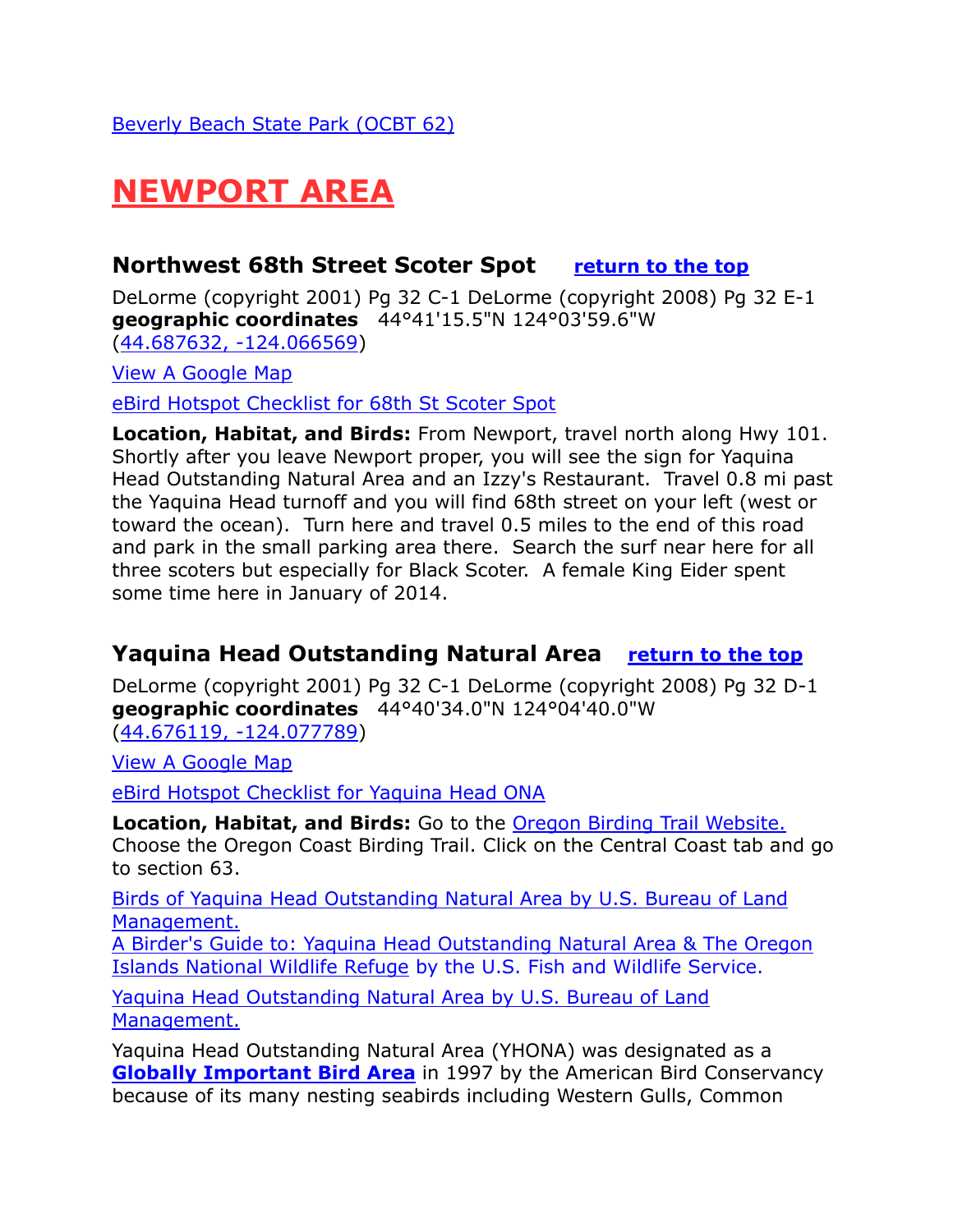Murres, Pigeon Guillemots, Brandt's Cormorants, and Pelagic Cormorants. YHONA was also designated a **[State Important Bird Area](http://www.audubonportland.org/issues/statewide/iba/iba-map/yaquinahead)** by the Audubon Society of Portland.

#### <span id="page-12-0"></span>**Yaquina Bay (Idaho Point) [return to the top](#page-0-0)**

DeLorme (copyright 2001) Pg 32 C-1 DeLorme (copyright 2008) Pg 32 E-1 **geographic coordinates** 44°36'51.6"N 124°01'34.5"W [\(44.614334, -124.026265\)](https://www.google.com/maps/place/44°36)

[View A Google Map](http://maps.google.com/maps/ms?hl=en&ie=UTF8&msa=0&msid=108036481085398338899.00046b654ac9db3ddc57a&ll=44.63446,-124.007492&spn=0.104565,0.220757&z=12)

[eBird Hotspot Checklist for Yaquina Bay](http://ebird.org/ebird/hotspot/L157119)

**Location, Habitat, and Birds:** The mouth and embayment areas of lower Yaquina Bay have been designated a **[State Important Bird Area](http://www.audubonportland.org/issues/statewide/iba/iba-map/yaquina)** by the Audubon Society of Portland because it regularly hosts thousands of waterfowl and shorebirds in season. The American Bird Conservancy in October 1998 also designated most of the tidelands and submerged lands downstream from Toledo Airport a **[Continentally Important Bird Area](http://yaquina.info/ybn/bird/iba.htm#yaquina-bay)** because it provides habitat for continentally important numbers of Western Gulls and Nationally significant numbers of Black Brant, Whimbrels, Western Grebes, Sanderlings, Mew Gulls, and Caspian Terns. One or more adult Bald Eagles are often perched on pilings, sticks, or even mud during low tide at Yaquina Bay embayments (see Sally's Bend and OSU Hatfield Marine Science Center Nature Trail below) throughout the year. If you are looking for shorebirds, you might follow this advice provided by Darrel Faxon, "At Yaquina Bay best time to look for shorebirds is on the incoming tide, at the latter stages of a mid range high tide (6.5 or lower), or earlier stages of a high range tide (7.0 and higher). But good luck in either case. Since development on the bay about twenty years ago wiped out the high tide roosting area for shorebirds, any time the tide reaches a level higher than about 6.5, the shorebirds have little place to go. As a result, there are often many days during even peak shorebird migration, and at optimum tide, in which there are very few shorebirds present.

## <span id="page-12-1"></span>**Yaquina Bay State Park [return to the top](#page-0-0)**

DeLorme (copyright 2001) Pg 32 C-1 DeLorme (copyright 2008) Pg 32 E-1 **geographic coordinates** 44°37'24.2"N 124°03'47.3"W [\(44.623395, -124.063137\)](https://www.google.com/maps/place/44°37)

[View A Google Map](http://maps.google.com/maps/ms?hl=en&ie=UTF8&msa=0&msid=108036481085398338899.00046b654ac9db3ddc57a&ll=44.63446,-124.007492&spn=0.104565,0.220757&z=12)

[eBird Hotspot Checklist for Yaquina Bay SP](http://ebird.org/ebird/hotspot/L1311564)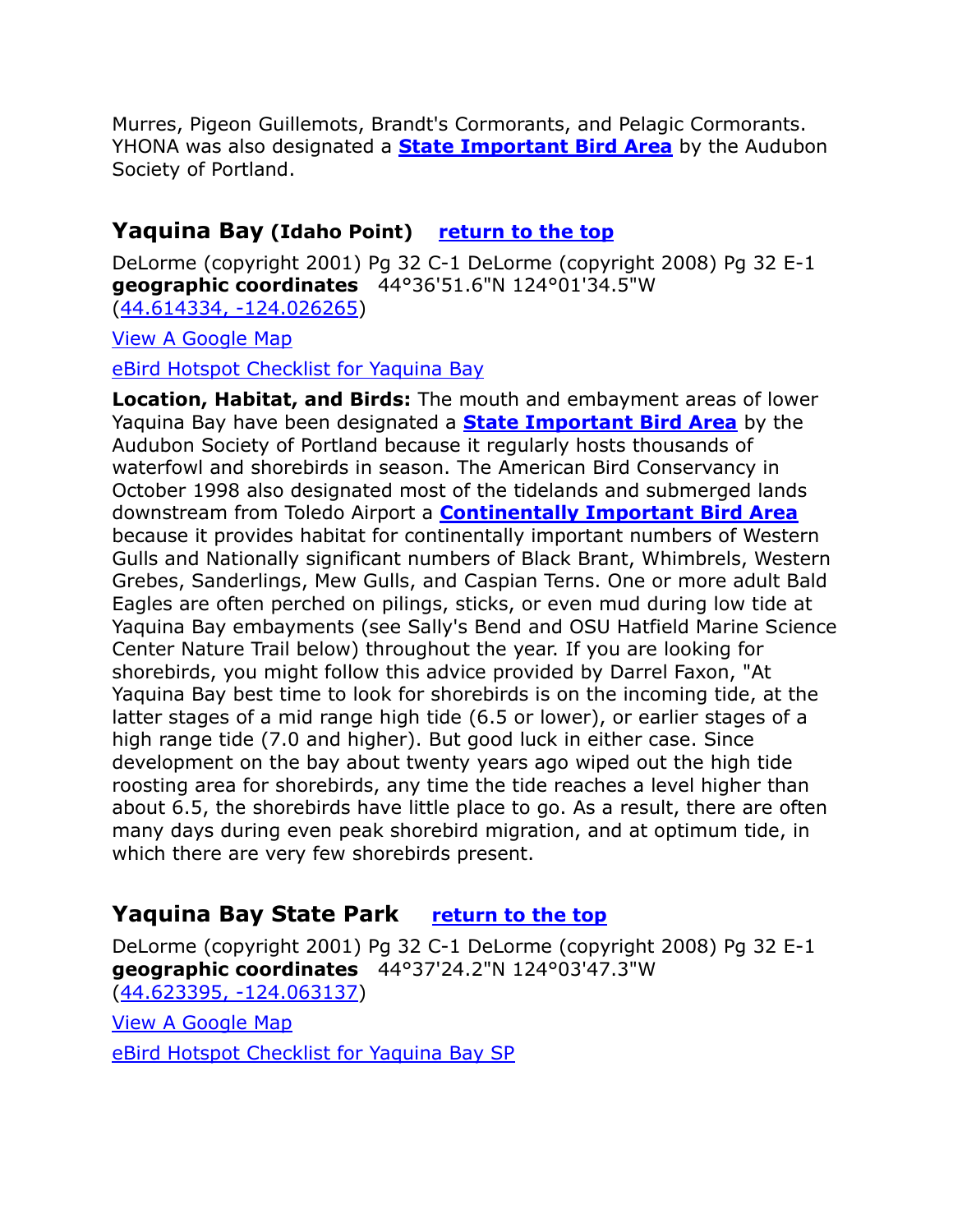**Location, Habitat, and Birds:** Go to the [Oregon Birding Trail Website.](http://www.oregonbirdingtrails.org/) Choose the Oregon Coast Birding Trail. Click on the Central Coast tab and go to section 68.

[Yaquina Bay State Park \(Yaquina Bay State Recreation Site\) \(OCBT 68\)](http://www.oregonstateparks.org/park_208.php)

#### <span id="page-13-0"></span>**Sally's Bend [return to the top](#page-0-0)**

DeLorme (copyright 2001) Pg 32 C-1 DeLorme (copyright 2008) Pg 32 E-1 **geographic coordinates** 44°37'43.8"N 124°01'30.1"W [\(44.628825, -124.025033\)](https://www.google.com/maps/place/44°37)

[View A Google Map](http://maps.google.com/maps/ms?hl=en&ie=UTF8&msa=0&msid=108036481085398338899.00046b654ac9db3ddc57a&ll=44.63446,-124.007492&spn=0.104565,0.220757&z=12)

[eBird Hotspot Checklist for Sally's Bend](http://ebird.org/ebird/hotspot/L803551)

**Location, Habitat, and Birds:** Go to the [Oregon Birding Trail Website.](http://www.oregonbirdingtrails.org/) Choose the Oregon Coast Birding Trail. Click on the Central Coast tab and go to section 64.

#### <span id="page-13-1"></span>Yaquina Bay Road **[return to the top](#page-0-0)**

DeLorme (copyright 2001) Pg 32 C-1 DeLorme (copyright 2008) Pg 32 E-2 **geographic coordinates** 44°37'15.8"N 124°00'13.4"W [\(44.621042, -124.003720\)](https://www.google.com/maps/place/44°37)

[View A Google Map](http://maps.google.com/maps/ms?hl=en&ie=UTF8&msa=0&msid=108036481085398338899.00046b654ac9db3ddc57a&ll=44.63446,-124.007492&spn=0.104565,0.220757&z=12)

[eBird Hotspot Checklist for Yaquina Bay Road](http://ebird.org/ebird/hotspot/L686949)

**Location, Habitat, and Birds:** Go to the [Oregon Birding Trail Website.](http://www.oregonbirdingtrails.org/) Choose the Oregon Coast Birding Trail. Click on the Central Coast tab and go to section 65.

#### <span id="page-13-2"></span>**Depot Slough Interpretive Trail [return to the top](#page-0-0)**

DeLorme (copyright 2001) Pg 52 D-1 DeLorme (copyright 2008) Pg 32 E-2 **geographic coordinates** 44°37'07.5"N 123°56'15.7"W [\(44.618745, -123.937703\)](https://www.google.com/maps/place/44°37)

[View A Google Map](http://maps.google.com/maps/ms?hl=en&ie=UTF8&msa=0&msid=108036481085398338899.00046b654ac9db3ddc57a&ll=44.63446,-124.007492&spn=0.104565,0.220757&z=12)

**Location, Habitat, and Birds:** Go to the [Oregon Birding Trail Website.](http://www.oregonbirdingtrails.org/) Choose the Oregon Coast Birding Trail. Click on the Central Coast tab and go to section 66.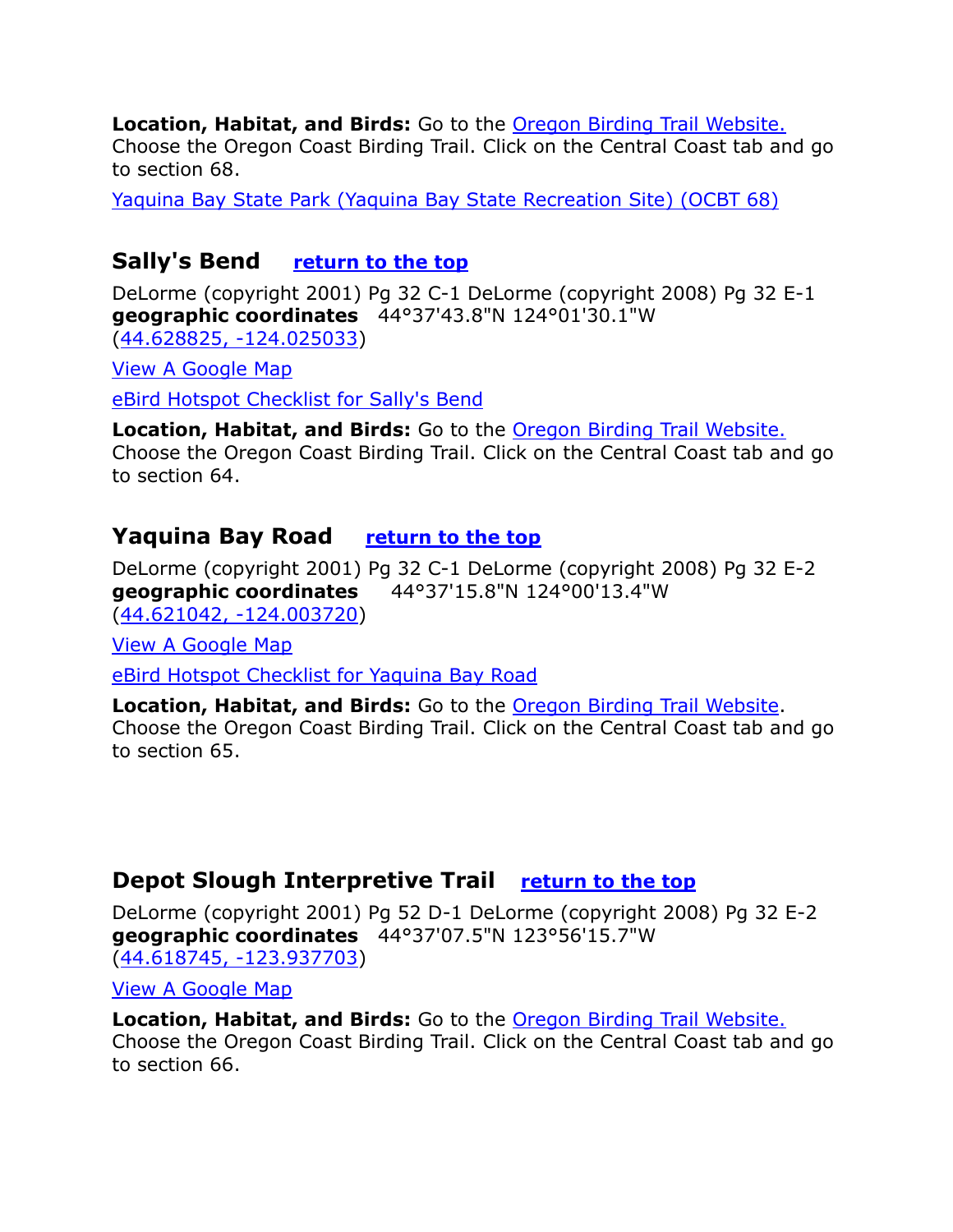#### <span id="page-14-0"></span>**Toledo Public Boat Launch [return to the top](#page-0-0)**

DeLorme (copyright 2001) Pg 52 D-1 DeLorme (copyright 2008) Pg 32 E-2 **geographic coordinates** 44°35'53.9"N 123°56'18.1"W [\(44.598295, -123.938355\)](https://www.google.com/maps/place/44°35)

[View A Google Map](http://maps.google.com/maps/ms?hl=en&ie=UTF8&msa=0&msid=108036481085398338899.00046b654ac9db3ddc57a&ll=44.63446,-124.007492&spn=0.104565,0.220757&z=12)

**Location, Habitat, and Birds:** Go to the [Oregon Birding Trail Website.](http://www.oregonbirdingtrails.org/) Choose the Oregon Coast Birding Trail. Click on the Central Coast tab and go to section 67.

## <span id="page-14-1"></span>**South Jetty Yaquina Bay [return to the top](#page-0-0)**

DeLorme (copyright 2001) Pg 32 D-1 DeLorme (copyright 2008) Pg 32 E-1 **geographic coordinates** 44°36'56.1"N 124°03'43.3"W [\(44.615586, -124.062040\)](https://www.google.com/maps/place/44°36)

[View A Google](http://maps.google.com/maps/ms?hl=en&ie=UTF8&msa=0&msid=108036481085398338899.00046b654ac9db3ddc57a&ll=44.63446,-124.007492&spn=0.104565,0.220757&z=12) Map

[eBird Hotspot Checklist for South Jetty Yaquina Bay](http://ebird.org/ebird/hotspot/L779533)

**Location, Habitat, and Birds:** Go to the [Oregon Birding Trail Website.](http://www.oregonbirdingtrails.org/) Choose the Oregon Coast Birding Trail. Click on the Central Coast tab and go to section 69.

[Yaquina Bay South Jetty \(OCBT 69\)](http://www.oregonstateparks.org/park_232.php) 

## <span id="page-14-2"></span>**Port of Newport/Public Fishing Pier [return to the top](#page-0-0)**

DeLorme (copyright 2001) Pg 32 C-1 DeLorme (copyright 2008) Pg 32 E-1 **geographic coordinates** 44°37'15.6"N 124°03'14.3"W [\(44.620986, -124.053975\)](https://www.google.com/maps/place/44°37)

[View A Google Map](http://maps.google.com/maps/ms?hl=en&ie=UTF8&msa=0&msid=108036481085398338899.00046b654ac9db3ddc57a&ll=44.63446,-124.007492&spn=0.104565,0.220757&z=12)

**Location, Habitat, and Birds:** Go to the [Oregon Birding Trail Website.](http://www.oregonbirdingtrails.org/) Choose the Oregon Coast Birding Trail. Click on the Central Coast tab and go to section 72.

<span id="page-14-3"></span>**Perpetua Bank/Pelagic Site** - **35 Miles Offshore, - Boat Trip [return to the top](#page-0-0)**

**[Click Here To Schedule a Pelagic Trip](http://thebirdguide.com/pelagics/)**

**geographic coordinates** 44°17'00.0"N 124°40'00.0"W [\(44.283333, -124.666667\)](https://www.google.com/maps/place/44°17)

**Location, Habitat, and Birds:** Go to the [Oregon Birding Trail Website.](http://www.oregonbirdingtrails.org/) Choose the Oregon Coast Birding Trail. Click on the Central Coast tab and go to section 71.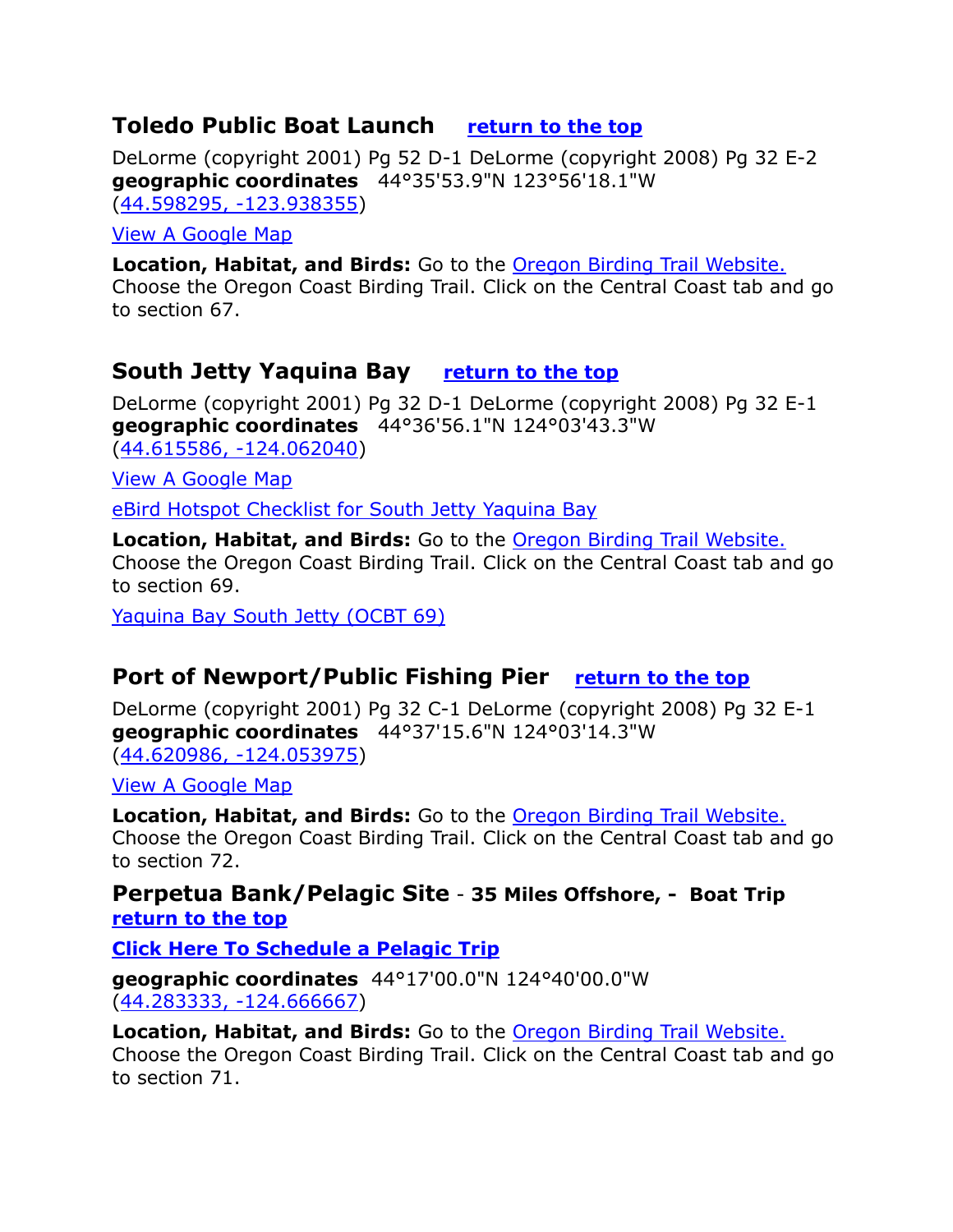[Annotated Checklist of Selected Seabirds on Perpetua Bank Pelagic Trips](http://thebirdguide.com/pelagics/annotated_checklist.htm) by Bird Guide, Inc.

Records for Pelagic Trips to [Perpetua Bank and Heceta Bank](http://thebirdguide.com/pelagics/archive_perpetua.htm) by Bird Guide, Inc.

# <span id="page-15-0"></span>**Oregon Coast Aquarium [return to the top](#page-0-0)**

DeLorme (copyright 2001) Pg 32 C-1 DeLorme (copyright 2008) Pg 32 E-1 **geographic coordinates** 44°37'02.5"N 124°02'52.7"W [\(44.617363, -124.047977\)](https://www.google.com/maps/place/44°37)

[View A Google Map](http://maps.google.com/maps/ms?hl=en&ie=UTF8&msa=0&msid=108036481085398338899.00046b654ac9db3ddc57a&ll=44.63446,-124.007492&spn=0.104565,0.220757&z=12)

[eBird Hotspot Checklist for Oregon Coast Aquarium](http://ebird.org/ebird/hotspot/L1243473)

**Location, Habitat, and Birds:** Go to the [Oregon Birding Trail Website.](http://www.oregonbirdingtrails.org/) Click on the Central Coast tab and go to section 72.

[Oregon Coast Aquarium \(OCBT 72\)](http://www.aquarium.org/)

## <span id="page-15-1"></span>**OSU Hatfield Marine Science Center Nature Trail [return to the top](#page-0-0)**

DeLorme (copyright 2001) Pg 32 C-1 DeLorme (copyright 2008) Pg 32 E-1 **geographic coordinates** 44°37'24.0"N 124°02'35.5"W [\(44.623345, -124.043195\)](https://www.google.com/maps/place/44°37)

[View A Google Map](http://maps.google.com/maps/ms?hl=en&ie=UTF8&msa=0&msid=108036481085398338899.00046b654ac9db3ddc57a&ll=44.63446,-124.007492&spn=0.104565,0.220757&z=12) 

[eBird Hotspot Checklist for OSU Hatfield MSC Nature Trail](http://ebird.org/ebird/hotspot/L613298)

**Location, Habitat, and Birds:** Go to the [Oregon Birding Trail Website.](http://www.oregonbirdingtrails.org/) Click on the Central Coast tab and go to section 73.

[Annotated Checklist of Terrestrial Birds at the South Beach Peninsula.](http://yaquina.info/ybn/bird/gg2.htm)

[Common Birds of Aquatic Areas Near the HMSC Estuary Trail.](http://yaquina.info/ybn/bird/hmscbrd.htm)

## <span id="page-15-2"></span>**South Beach State Park [return to the top](#page-0-0)**

DeLorme (copyright 2001) Pg 32 D-1 DeLorme (copyright 2008) Pg 32 E-1 **geographic coordinates** 44°36'03.8"N 124°03'54.6"W [\(44.601063, -124.065163\)](https://www.google.com/maps/place/44°36)

[View A Google Map](http://maps.google.com/maps/ms?hl=en&ie=UTF8&msa=0&msid=108036481085398338899.00046b654ac9db3ddc57a&ll=44.63446,-124.007492&spn=0.104565,0.220757&z=12) 

**Location, Habitat, and Birds:** Take Hwy 101 south out of Newport. Travel 2.6 miles south of the Newport Bridge and turn right (west) onto South Beach Park Road. Drive straight west a short distance to the parking area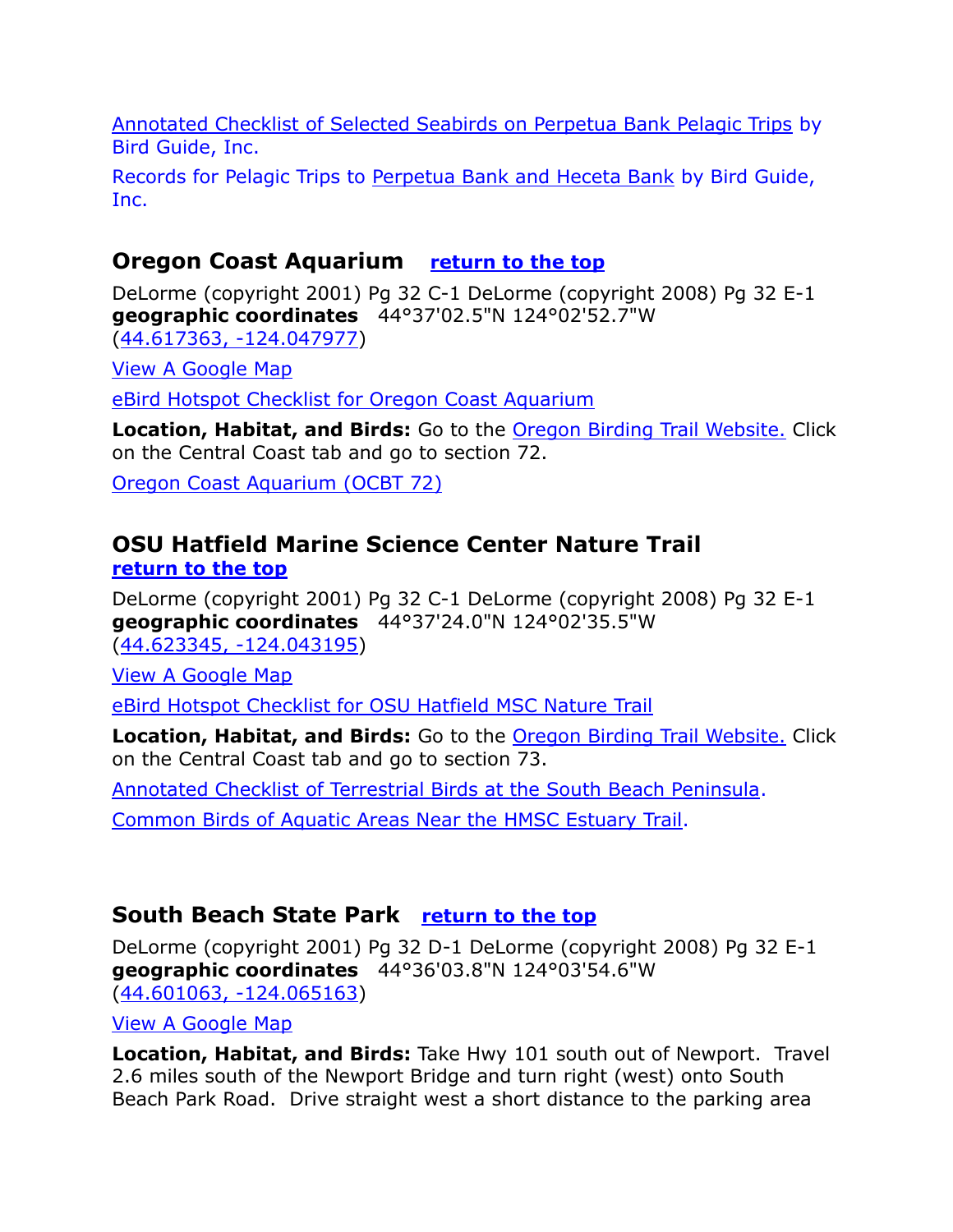and access the beach. Walk north to the South Jetty of Yaquina Bay. **In May, this is often the best shorebirding location in the area.** It's a fair shorebird spot in spring and fall. Snowy Plovers (Dec-Mar) are often found here along with mixed peep flocks that can include Least Sandpipers, Western Sandpipers, Semipalmated Sandpipers, Sanderlings and Dunlin. Also look for Whimbrel, Short-eared Owl and a good variety of gulls. Alcids are often seen offshore. Check the wooded areas for migrant and wintering passerines and expect Wrentits. Sea watches here can produce sea ducks, loons, grebes and the occasional shearwater. Rarities include Snowy Owl, Mountain Plover, and Pacific Golden-plover.

# <span id="page-16-0"></span>**Mike Miller Educational Trail [return to the top](#page-0-0)**

DeLorme (copyright 2001) Pg 32 D-1 DeLorme (copyright 2008) Pg 32 E-1 **geographic coordinates** 44°36'01.8"N 124°03'07.1"W [\(44.600500, -124.051971\)](https://www.google.com/maps/place/44°36)

[View A Google Map](http://maps.google.com/maps/ms?hl=en&ie=UTF8&msa=0&msid=108036481085398338899.00046b654ac9db3ddc57a&ll=44.63446,-124.007492&spn=0.104565,0.220757&z=12) 

**Location, Habitat, and Birds:** Go to the [Oregon Birding Trail Website.](http://www.oregonbirdingtrails.org/) Click on the Central Coast tab and go to section 74.

[Mike Miller Park \(OCBT 74\)](http://www.co.lincoln.or.us/parks/page/mike-miller-park)

# <span id="page-16-1"></span>**SOUTH COUNTY AREA**

## <span id="page-16-2"></span>**Ona Beach State Park [return to the top](#page-0-0)**

DeLorme (copyright 2001) Pg 32 D-1 DeLorme (copyright 2008) Pg 32 F-1 **geographic coordinates** 44°31'16.6"N 124°04'14.0"W [\(44.521278, -124.070547\)](https://www.google.com/maps/place/44°31)

[View A Google Map](http://maps.google.com/maps/ms?hl=en&ie=UTF8&msa=0&msid=108036481085398338899.00046b654ac9db3ddc57a&ll=44.63446,-124.007492&spn=0.104565,0.220757&z=12)

[eBird Hotspot Checklist for Ona Beach SP](http://ebird.org/ebird/hotspot/L798371)

**Location, Habitat, and Birds:** Go to the [Oregon Birding Trail Website.](http://www.oregonbirdingtrails.org/) Click on the Central Coast tab and go to section 75.

[Ona Beach State Park](http://oregonstateparks.org/index.cfm?do=parkPage.dsp_parkPage&parkId=146) (OCBT 75)

# <span id="page-16-3"></span>**Happ Memorial Wetland and Lyon's Pond [return to the top](#page-0-0)**

DeLorme (copyright 2001) Pg 32 D-1 DeLorme (copyright 2008) Pg 32 F-1 **geographic coordinates** 44°31'14.6"N 124°03'59.0"W [\(44.520719, -124.066374\)](https://www.google.com/maps/place/44°31)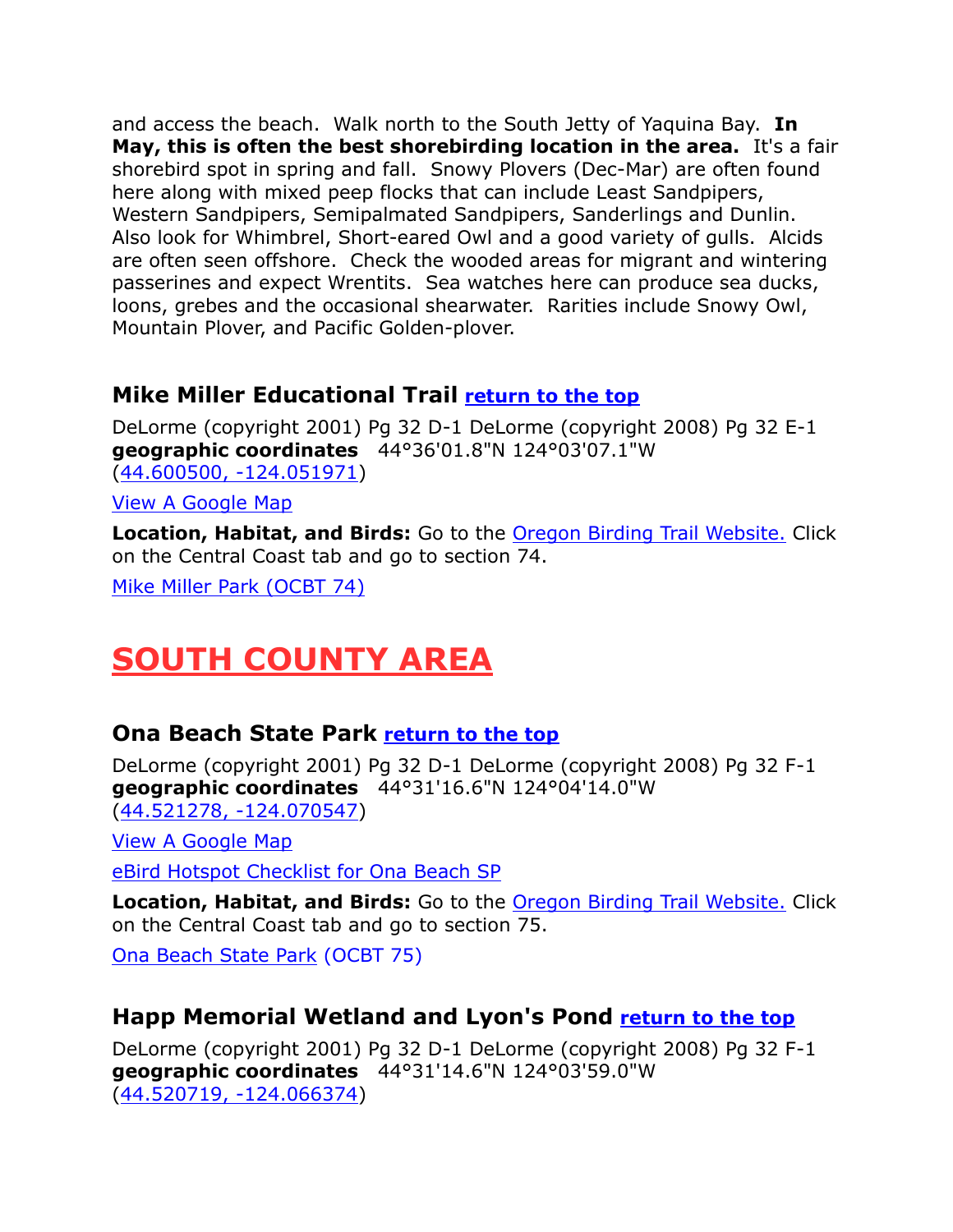#### [View A Google Map](http://maps.google.com/maps/ms?hl=en&ie=UTF8&msa=0&msid=108036481085398338899.00046b654ac9db3ddc57a&ll=44.63446,-124.007492&spn=0.104565,0.220757&z=12)

**Location, Habitat, and Birds:** Go to the [Oregon Birding Trail Website.](http://www.oregonbirdingtrails.org/) Click on the Central Coast tab and go to section 76.

[Bird Records for Zeek's Marsh at Beaver Creek, Lincoln County, Oregon](http://yaquina.info/ybn/bird/beaver5.htm)

#### <span id="page-17-0"></span>**Beaver Creek State Natural Area [return to the top](#page-0-0)**

DeLorme (copyright 2001) Pg 32 D-1 DeLorme (copyright 2008) Pg 32 F-1 **geographic coordinates** 44°30'51.8"N 124°02'58.9"W [\(44.514379, -124.049696\)](https://www.google.com/maps/place/44°30)

[View A Google Map](http://maps.google.com/maps/ms?hl=en&ie=UTF8&msa=0&msid=108036481085398338899.00046b654ac9db3ddc57a&ll=44.63446,-124.007492&spn=0.104565,0.220757&z=12)

**Location, Habitat, and Birds:** From Ona State Park south of Newport, turn east on N. Beaver Creek Road. Travel 1.0 mile to the Jct. of S. Beaver Creek Road (you can detour down this road and explore). Continue east on N. Beaver Creek Road for 0.2 miles and look for the sign to the center. There are bird feeders present.

[eBird Hotspot Checklist for Beaver Creek SNA](http://ebird.org/ebird/hotspot/L1048055?yr=all&m=&rank=mrec)

#### <span id="page-17-1"></span>**Drift Creek Wilderness [return to the top](#page-0-0)**

DeLorme (copyright 2001) Pg 32 D-1 DeLorme (copyright 2008) Pg 32 F-2 **geographic coordinates** 44°27'46.1"N 123°55'42.1"W [\(44.462807, -123.928356\)](https://www.google.com/maps/place/44°27)

[View A Google Map](http://maps.google.com/maps/ms?hl=en&ie=UTF8&msa=0&ll=44.492342,-123.981743&spn=0.187109,0.528717&z=12&msid=108036481085398338899.00046b693704a92b88697)

**Location, Habitat, and Birds:** Go to the [Oregon Birding Trail Website.](http://www.oregonbirdingtrails.org/) Click on the Central Coast tab and go to section 78

#### <span id="page-17-2"></span>**Seal Rock [return to the top](#page-0-0)**

DeLorme (copyright 2001) Pg 32 D-1 DeLorme (copyright 2008) Pg 32 F-1 **geographic coordinates** 44°29'48.9"N 124°04'59.2"W [\(44.496902, -124.083112\)](https://www.google.com/maps/place/44°29)

[View A Google Map](http://maps.google.com/maps/ms?hl=en&ie=UTF8&msa=0&msid=108036481085398338899.00046b654ac9db3ddc57a&ll=44.63446,-124.007492&spn=0.104565,0.220757&z=12)

[eBird Hotspot Checklist for Seal Rock](http://ebird.org/ebird/hotspot/L491606)

**Location, Habitat, and Birds:** Go to the [Oregon Birding Trail Website.](http://www.oregonbirdingtrails.org/) Click on the Central Coast tab and go to section 79.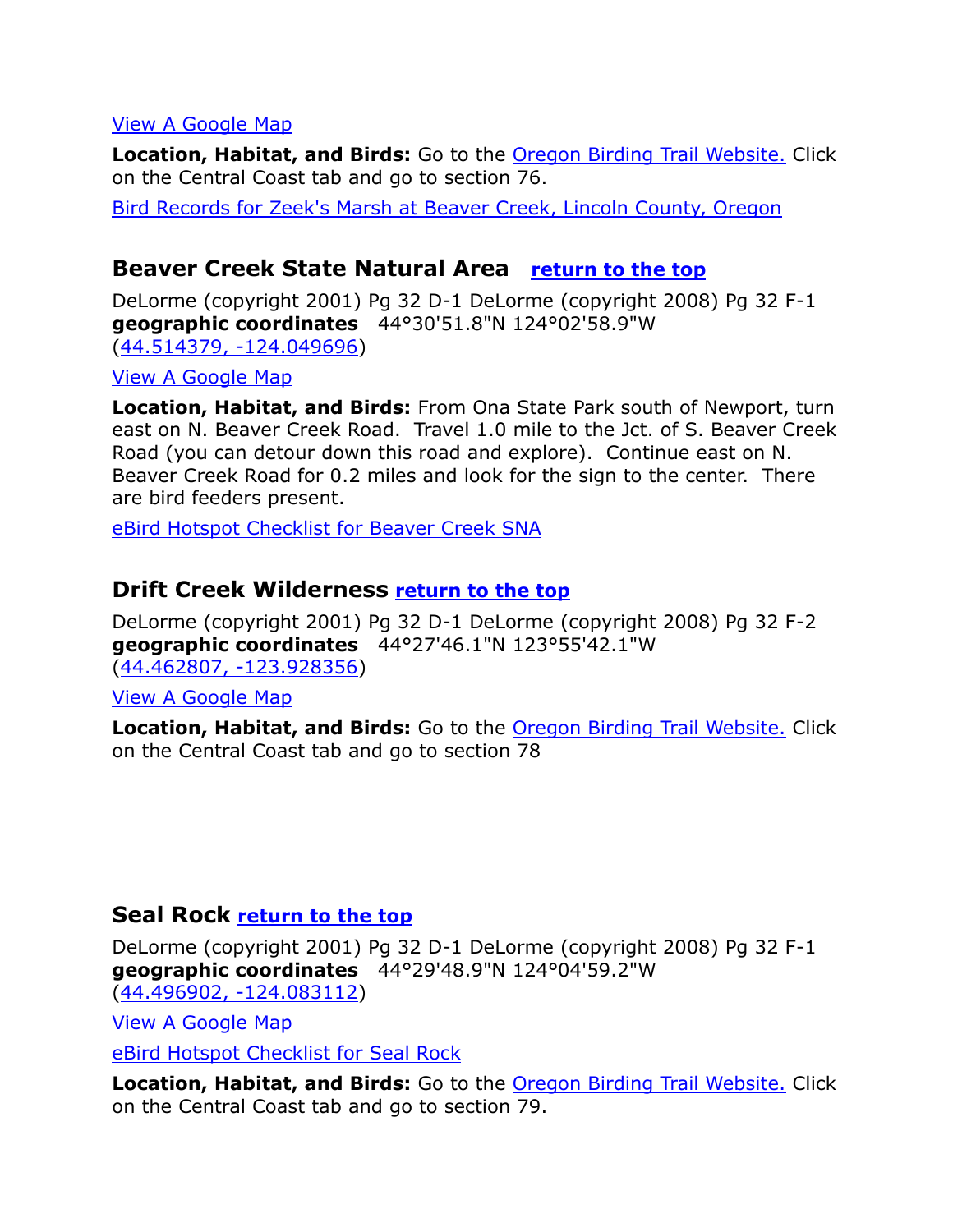#### [Seal Rocks State Recreation Site \(OCBT 79\)](http://www.oregonstateparks.org/park_207.php)

#### <span id="page-18-0"></span>**Alsea Bay [return to the top](#page-0-0)**

DeLorme (copyright 2001) Pg 32 A-2 DeLorme (copyright 2008) Pg 38 A-1 **geographic coordinates** 44°25'55.6"N 124°03'10.1"W [\(44.432118, -124.052797\)](https://www.google.com/maps/place/44°25)

[View A Google Map](http://maps.google.com/maps/ms?hl=en&ie=UTF8&msa=0&msid=108036481085398338899.00046b69acc57c9140cc5&ll=44.428999,-124.060879&spn=0.052467,0.110378&z=13)

[eBird Hotspot Checklist for Alsea Bay](http://ebird.org/ebird/hotspot/L159570)

**Location, Habitat, and Birds:** [Alsea Bay has been designated a State](http://www.audubonportland.org/issues/statewide/iba/iba-map/alsea-bay)  [Important Bird Area](http://www.audubonportland.org/issues/statewide/iba/iba-map/alsea-bay) (IBA) by the Audubon Society of Portland. It meets the IBA criteria because over 50 Caspian Terns, 100 Brown Pelicans, 1,000 shorebirds, and 5,000 waterfowl have been recorded in season. This IBA includes all tidelands and submerged lands in Alsea Bay downstream of where Drift Creek flows into the Alsea River. Alsea Bay has also been categorized as a Conservation Estuary under the Oregon Estuary Classification System and the Alsea Bay Estuary Plan.

#### <span id="page-18-1"></span>**Alsea Bridge North Wayside [return to the top](#page-0-0)**

DeLorme (copyright 2001) Pg 32 A-2 DeLorme (copyright 2008) Pg 38 A-1 **geographic coordinates** 44°26'06.0"N 124°04'27.0"W [\(44.434990, -124.074169\)](https://www.google.com/maps/place/44°26)

[View A Google Map](http://maps.google.com/maps/ms?hl=en&ie=UTF8&msa=0&msid=108036481085398338899.00046b69acc57c9140cc5&ll=44.428999,-124.060879&spn=0.052467,0.110378&z=13)

**Location, Habitat, and Birds:** Go to the [Oregon Birding Trail Website.](http://www.oregonbirdingtrails.org/) Click on the Central Coast tab and go to section 81.

#### <span id="page-18-2"></span>**William P. Keady Wayside [return to the top](#page-0-0)**

DeLorme (copyright 2001) Pg 32 A-2 DeLorme (copyright 2008) Pg 38 A-1 **geographic coordinates** 44°25'27.5"N 124°04'12.1"W [\(44.424316, -124.070021\)](https://www.google.com/maps/place/44°25)

[View A Google Map](http://maps.google.com/maps/ms?hl=en&ie=UTF8&msa=0&msid=108036481085398338899.00046b69acc57c9140cc5&ll=44.428999,-124.060879&spn=0.052467,0.110378&z=13)

**Location, Habitat, and Birds:** Go to the [Oregon Birding Trail Website.](http://www.oregonbirdingtrails.org/) Click on the Central Coast tab and go to section 84.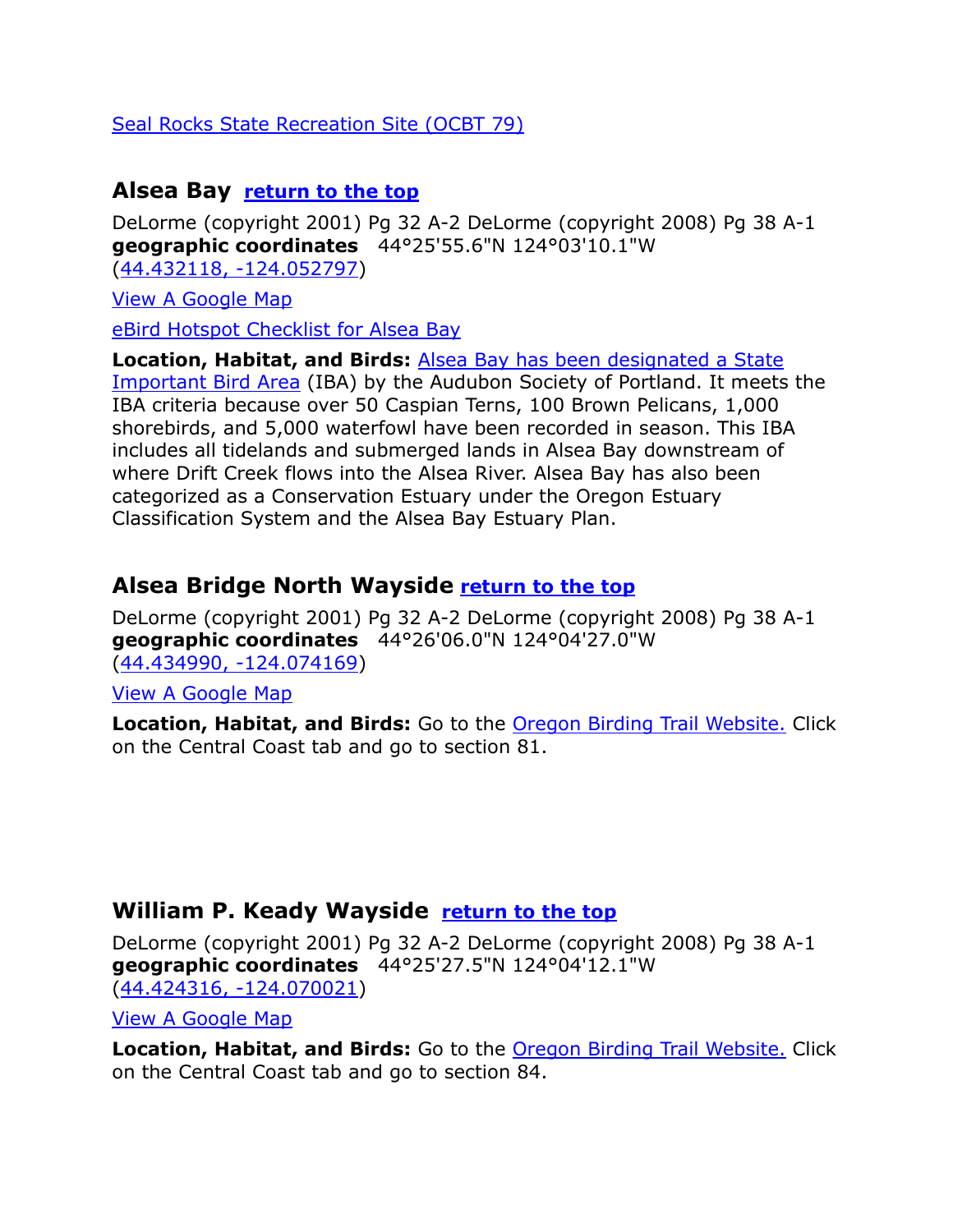## <span id="page-19-0"></span>**North Alsea Bay [return to the top](#page-0-0)**

DeLorme (copyright 2001) Pg 32 A-2 DeLorme (copyright 2008) Pg 38 A-1 **geographic coordinates** 44°26'31.0"N 124°03'43.6"W [\(44.441940, -124.062116\)](https://www.google.com/maps/place/44°26)

[View A Google Map](http://maps.google.com/maps/ms?hl=en&ie=UTF8&msa=0&msid=108036481085398338899.00046b69acc57c9140cc5&ll=44.428999,-124.060879&spn=0.052467,0.110378&z=13)

**Location, Habitat, and Birds:** Go to the [Oregon Birding Trail Website.](http://www.oregonbirdingtrails.org/) Click on the Central Coast tab and go to section 80.

#### <span id="page-19-1"></span>**Port of Alsea [return to the top](#page-0-0)**

DeLorme (copyright 2001) Pg 32 A-2 DeLorme (copyright 2008) Pg 38 A-1 **geographic coordinates** 44°26'03.8"N 124°03'31.0"W [\(44.434398, -124.058622\)](https://www.google.com/maps/place/44°26)

[View A Google Map](http://maps.google.com/maps/ms?hl=en&ie=UTF8&msa=0&msid=108036481085398338899.00046b69acc57c9140cc5&ll=44.428999,-124.060879&spn=0.052467,0.110378&z=13)

**Location, Habitat, and Birds:** Go to the [Oregon Birding Trail Website.](http://www.oregonbirdingtrails.org/) Click on the Central Coast tab and go to section 82.

[Port of Alsea \(OCBT 82\)](http://www.portofalsea.com/home.cfm?dir_cat=82763)

#### <span id="page-19-2"></span>**Eckman Lake and Slough [return to the top](#page-0-0)**

DeLorme (copyright 2001) Pg 32 A-2 DeLorme (copyright 2008) Pg 38 A-1 **geographic coordinates** 44°24'55.5"N 124°02'05.1"W [\(44.415412, -124.034762\)](https://www.google.com/maps/place/44°24)

[View A Google Map](http://maps.google.com/maps/ms?hl=en&ie=UTF8&msa=0&msid=108036481085398338899.00046b69acc57c9140cc5&ll=44.428999,-124.060879&spn=0.052467,0.110378&z=13)

[eBird Hotspot Checklist for Eckman Slough](http://ebird.org/ebird/hotspot/L1895674)

[eBird Hotspot Checklist for Eckman Lake](http://ebird.org/ebird/hotspot/L633498)

**Location, Habitat, and Birds:** Go to the [Oregon Birding Trail Website.](http://www.oregonbirdingtrails.org/) Click on the Central Coast tab and go to section 83.

[Eckman Lake and Slough \(W. B. Nelson State Recreation Site\) \(OCBT 83\)](http://www.oregonstateparks.org/park_131.php)

#### <span id="page-19-3"></span>**Smelt Sands State Recreation Site [return to the top](#page-0-0)**

DeLorme (copyright 2001) Pg 32 B-2 DeLorme (copyright 2008) Pg 38 B-1 **geographic coordinates** 44°19'19.7"N 124°06'22.5"W [\(44.322147, -124.106250\)](https://www.google.com/maps/place/44°19)

[View A Google Map](http://maps.google.com/maps/ms?hl=en&ie=UTF8&msa=0&ll=44.30051,-124.074955&spn=0.093862,0.264359&z=13&msid=108036481085398338899.00046b69f8203031f2aa3)

**Location, Habitat, and Birds:** Go to the **[Oregon Birding Trail Website.](http://www.oregonbirdingtrails.org/)** Click on the Central Coast tab and go to section 85.

[Smelt Sands State Recreation Site](http://www.oregonstateparks.org/park_128.php) (OCBT 85)